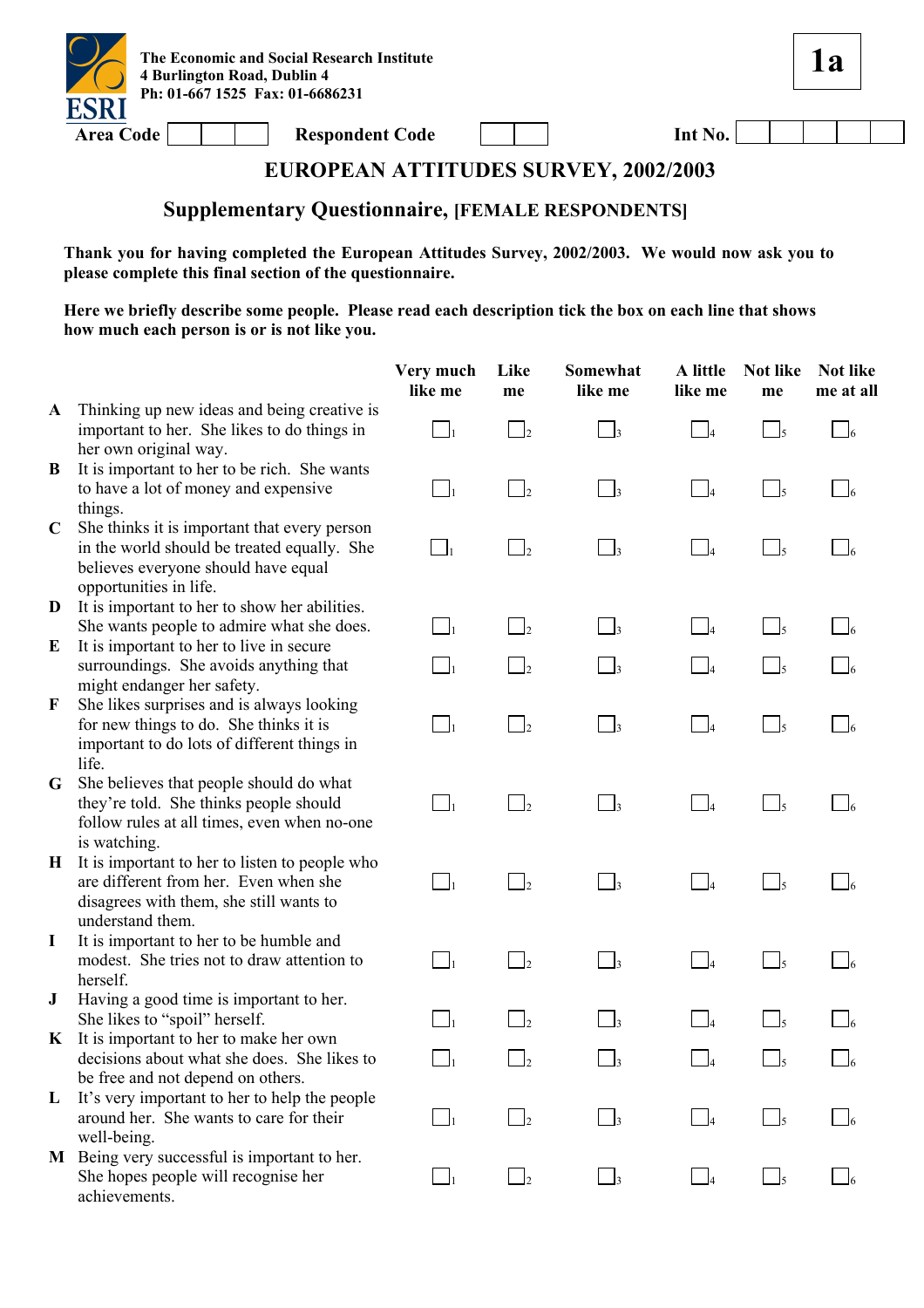|             | 1a              |                                                                                                                                            |     | Very much Like<br>like me | me                  | Somewhat<br>like me | A little                                  | <b>Not</b>               | <b>Not like</b><br>like me like me me at all |
|-------------|-----------------|--------------------------------------------------------------------------------------------------------------------------------------------|-----|---------------------------|---------------------|---------------------|-------------------------------------------|--------------------------|----------------------------------------------|
| N           |                 | It is important to her that the government<br>ensures her safety against all threats. She<br>wants the state to be strong so it can defend |     | $\Box$                    |                     | $\Box$ <sub>3</sub> | $\begin{array}{ c c } \hline \end{array}$ | $\overline{\bigcup_{5}}$ | $\Box_6$                                     |
| $\mathbf 0$ | its citizens.   | She looks for adventures and likes to take                                                                                                 |     |                           |                     |                     |                                           |                          |                                              |
|             |                 | risks. She wants to have an exciting life.                                                                                                 |     | $\Box_1$                  | $\Box$ <sub>2</sub> | $\Box_3$            | $\begin{array}{ccc} \end{array}$          | $\Box$ <sub>5</sub>      |                                              |
| ${\bf P}$   |                 | It is important to her always to behave                                                                                                    |     |                           |                     |                     |                                           |                          |                                              |
|             |                 | properly. She wants to avoid doing<br>anything people would say is wrong.                                                                  |     | $\Box_1$                  | $\Box$              | $\Box_3$            | $\Box_4$                                  | $\Box$ <sub>5</sub>      | $\Box$                                       |
| $\mathbf Q$ |                 | It is important to her to get respect from                                                                                                 |     |                           |                     |                     |                                           |                          |                                              |
|             |                 | others. She wants people to do what she                                                                                                    |     | $\Box_1$                  | $\Box$              | $\Box$ <sub>3</sub> | $\Box$                                    | $\frac{1}{5}$            | $\Box$ 6                                     |
| $\bf{R}$    | says.           | It is important to her to be loyal to her                                                                                                  |     |                           |                     |                     |                                           |                          |                                              |
|             |                 | friends. She wants to devote herself to                                                                                                    |     | $\Box_1$                  | $\vert$ 2           | $\Box$ <sub>3</sub> | $\begin{array}{ c c } \hline \end{array}$ | $\Box$                   | $\Box$ 6                                     |
|             |                 | people close to her.                                                                                                                       |     |                           |                     |                     |                                           |                          |                                              |
| S           |                 | She strongly believes that people should                                                                                                   |     |                           |                     |                     |                                           |                          |                                              |
|             |                 | care for nature. Looking after the<br>environment is important to her.                                                                     |     | $\Box_1$                  | $\Box_2$            | $\Box_3$            | $\begin{array}{ c c } \hline \end{array}$ | $\mathbb{I}_5$           | $\Box$                                       |
| T           |                 | Tradition is important to her. She tries to                                                                                                |     |                           |                     |                     |                                           |                          |                                              |
|             |                 | follow the customs handed down by her                                                                                                      |     | $\Box_1$                  | $\Box$ <sub>2</sub> | $\Box_3$            | $\begin{bmatrix} 1 \end{bmatrix}$         | $\Box$ <sub>5</sub>      | $\Box$ 6                                     |
| U           |                 | religion or her family.<br>She seeks every chance she can to have fun.                                                                     |     |                           |                     |                     |                                           |                          |                                              |
|             | her pleasure.   | It is important to her to do things that give                                                                                              |     | $\Box_1$                  | $\overline{2}$      | $\Box_3$            | $\Box$                                    | $\Box$ <sub>5</sub>      | $\Box$ 6                                     |
|             | HS1             | On an average weekday, how much time, in total, do you spend watching television?                                                          |     |                           |                     |                     |                                           |                          |                                              |
|             |                 | <b>WRITE IN HOURS:</b>                                                                                                                     |     |                           | <b>AND MINUTES:</b> |                     |                                           |                          |                                              |
|             | H <sub>S2</sub> | On an average weekday, how much time, in total, do you spend listening to the radio?                                                       |     |                           |                     |                     |                                           |                          |                                              |
|             |                 |                                                                                                                                            |     |                           |                     |                     |                                           |                          |                                              |
|             |                 | <b>WRITE IN HOURS:</b>                                                                                                                     |     |                           | <b>AND MINUTES:</b> |                     |                                           |                          |                                              |
|             | HS3             | On an average weekday, how much time, in total, do you spend reading the newspapers?                                                       |     |                           |                     |                     |                                           |                          |                                              |
|             |                 | <b>WRITE IN HOURS:</b>                                                                                                                     |     |                           | <b>AND MINUTES:</b> |                     |                                           |                          |                                              |
|             |                 | Please indicate to what extent you agree or disagree with each of the following statements.                                                |     |                           |                     |                     |                                           |                          |                                              |
|             | HS4             | "Sometimes politics seems so complicated that I can't really understand what is going on".<br>Please tick one box.                         |     |                           |                     |                     |                                           |                          |                                              |
|             |                 | Disagree                                                                                                                                   |     |                           | Neither Disagree    |                     |                                           |                          | Agree                                        |
|             |                 | Strongly<br>Disagree                                                                                                                       |     |                           | nor agree           |                     | Agree                                     |                          | Strongly                                     |
|             |                 |                                                                                                                                            |     |                           |                     |                     |                                           |                          | $\Box$                                       |
|             | HS <sub>5</sub> | "I think I could take an active role in a group involved with political issues". Please tick one box.                                      |     |                           |                     |                     |                                           |                          |                                              |
|             |                 | Disagree                                                                                                                                   |     |                           | Neither Disagree    |                     |                                           |                          | Agree                                        |
|             |                 | Strongly<br>Disagree                                                                                                                       |     |                           | nor agree           |                     | Agree                                     |                          | Strongly                                     |
|             |                 | $\overline{2}$                                                                                                                             |     |                           |                     |                     |                                           |                          | $\Box$ <sub>5</sub>                          |
|             | H <sub>S6</sub> | "I find it easy to make my mind up about political issues". Please tick one box.                                                           |     |                           |                     |                     |                                           |                          |                                              |
|             |                 | Disagree                                                                                                                                   |     |                           | Neither Disagree    |                     |                                           |                          | Agree                                        |
|             |                 | Disagree<br>Strongly                                                                                                                       |     |                           | nor agree           |                     | Agree                                     |                          | Strongly                                     |
|             |                 |                                                                                                                                            |     |                           |                     |                     |                                           |                          |                                              |
|             | Q1              | Gender:                                                                                                                                    |     |                           |                     | Female              |                                           |                          |                                              |
|             | Q2              | Date of Birth:                                                                                                                             | day |                           |                     | month               |                                           | year                     |                                              |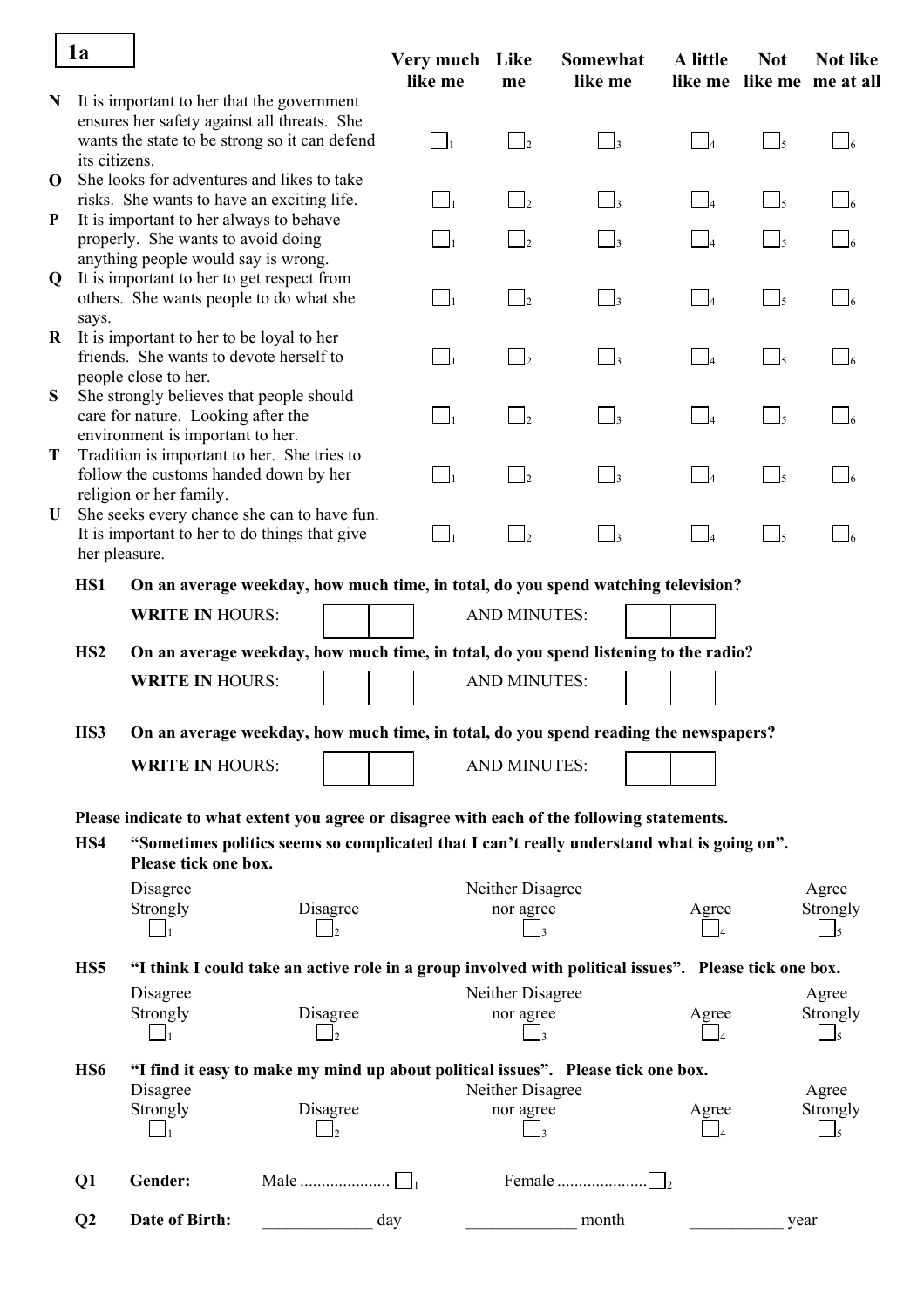

**2a**

# **EUROPEAN ATTITUDES SURVEY, 2002/2003**

#### **Supplementary Questionnaire, [FEMALE RESPONDENTS]**

**Thank you for having completed the European Attitudes Survey, 2002/2003. We would now ask you to please complete this final section of the questionnaire.** 

|              |                                                                                                                                                                        | Very much<br>like me | Like<br>me                 | Somewhat<br>like me  | A little<br>like me | Not like<br>me      | <b>Not like</b><br>me at all |
|--------------|------------------------------------------------------------------------------------------------------------------------------------------------------------------------|----------------------|----------------------------|----------------------|---------------------|---------------------|------------------------------|
| $\mathbf{A}$ | Thinking up new ideas and being creative is<br>important to her. She likes to do things in<br>her own original way.                                                    | $\Box_1$             | $\Box$ <sub>2</sub>        | $\Box$ 3             | $\Box_4$            | $\Box_5$            | $\Box$ 6                     |
| B            | It is important to her to be rich. She wants<br>to have a lot of money and expensive<br>things.                                                                        | $\Box_1$             | $\overline{\phantom{a}}^2$ | $\Box_3$             | $\Box$ 4            | $\bigcup_{5}$       | $\Box$ 6                     |
| $\mathbf C$  | She thinks it is important that every person<br>in the world should be treated equally. She<br>believes everyone should have equal<br>opportunities in life.           | $\Box$ <sub>1</sub>  | $\Box$ 2                   | $\frac{1}{3}$        | $\Box$ 4            | $\Box$ 5            | $\frac{1}{6}$                |
| D            | It is important to her to show her abilities.<br>She wants people to admire what she does.                                                                             | $\Box_1$             | $\overline{2}$             | $\vert$ <sub>3</sub> | $\Box$ 4            | $\vert$ $\vert_5$   | $\Box$ 6                     |
| E            | It is important to her to live in secure<br>surroundings. She avoids anything that<br>might endanger her safety.                                                       | $\Box_1$             | $\overline{\phantom{a}}^2$ | $\Box_3$             | $\Box$ 4            | $\bigcup_{5}$       | $\Box$ 6                     |
| F            | She likes surprises and is always looking<br>for new things to do. She thinks it is<br>important to do lots of different things in<br>life.                            | $\Box_1$             | $\Box$ 2                   | $\Box$ 3             | $\Box$ 4            | $\Box$ <sub>5</sub> | $\Box$ 6                     |
| G            | She believes that people should do what<br>they're told. She thinks people should<br>follow rules at all times, even when no-one                                       | $\Box_1$             | $\overline{\phantom{a}}^2$ | $\Box_3$             | $\Box$              | $\Box_5$            | $\Box$ 6                     |
| H            | is watching.<br>It is important to her to listen to people who<br>are different from her. Even when she<br>disagrees with them, she still wants to<br>understand them. | $\Box_1$             | $\overline{\phantom{a}}$   | $\Box$ 3             | $\Box$ 4            | $\Box$ <sub>5</sub> | $\mathsf{J}_6$               |
| I            | It is important to her to be humble and<br>modest. She tries not to draw attention to<br>herself.                                                                      | $\Box_1$             | $\overline{\phantom{a}}$   | $\Box$ 3             | $\Box$              | $\Box$              | $\overline{6}$               |
| ${\bf J}$    | Having a good time is important to her.<br>She likes to "spoil" herself.<br>$\bf{K}$ It is important to her to make her own                                            | $\Box_1$             | $\overline{2}$             | $\vert$ <sub>3</sub> | $\Box$              | $\Box$ <sub>5</sub> | $\overline{6}$               |
|              | decisions about what she does. She likes to<br>be free and not depend on others.                                                                                       | $\Box_1$             | $\Box$ 2                   | 3 —                  | $\Box$ 4            | $\Box$              | $\Box$ 6                     |
| L            | It's very important to her to help the people<br>around her. She wants to care for their<br>well-being.                                                                | $\Box_1$             | $\overline{2}$             | $\mathbf{I}_3$       | $\Box_4$            | $\frac{1}{5}$       |                              |
| M            | Being very successful is important to her.<br>She hopes people will recognise her<br>achievements.                                                                     | $\Box_1$             | $\overline{\phantom{0}}$ 2 | $\mathbf{1}$         | $\overline{a}$      | $\Box$ <sub>5</sub> |                              |
| N            | It is important to her that the government<br>ensures her safety against all threats. She<br>wants the state to be strong so it can defend<br>its citizens.            | $\mathbf{I}_1$       | $\overline{\phantom{0}}$   | $\mathsf{I}_3$       | $\frac{1}{4}$       | $\Box$ 5            |                              |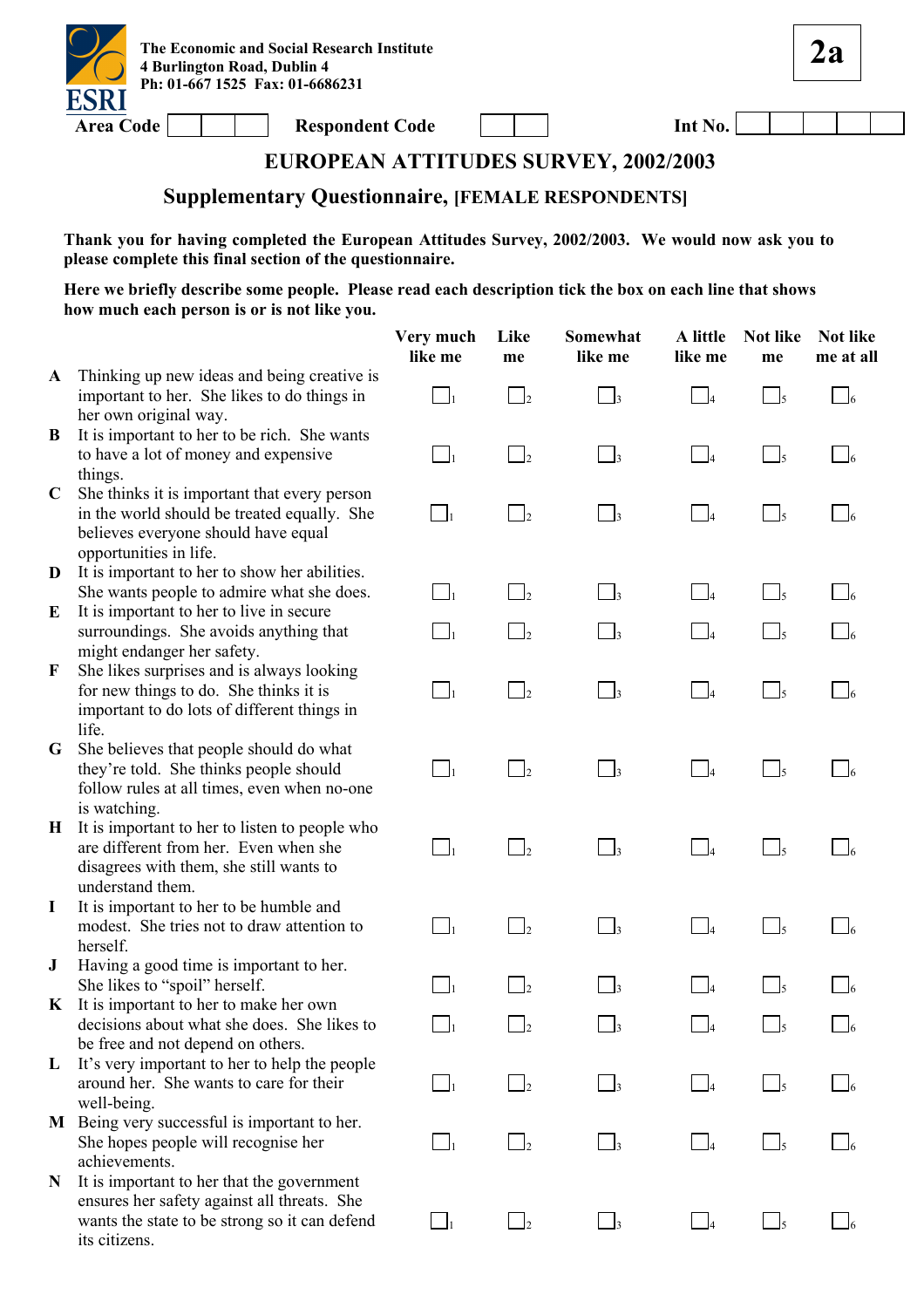| 2a             |                                                                                                                      |                                  |                                                               | Very much Like<br>like me                                                                                             | me                         | Somewhat<br>like me                                                                                                                                                                                                                       | A little              | <b>Not</b>                    | <b>Not like</b><br>like me like me me at all |
|----------------|----------------------------------------------------------------------------------------------------------------------|----------------------------------|---------------------------------------------------------------|-----------------------------------------------------------------------------------------------------------------------|----------------------------|-------------------------------------------------------------------------------------------------------------------------------------------------------------------------------------------------------------------------------------------|-----------------------|-------------------------------|----------------------------------------------|
| $\mathbf 0$    | She looks for adventures and likes to take<br>risks. She wants to have an exciting life.                             |                                  |                                                               |                                                                                                                       | $\overline{\phantom{0}}$ 2 |                                                                                                                                                                                                                                           |                       | $\frac{1}{5}$                 | $\sqrt{6}$                                   |
| P              | It is important to her always to behave<br>properly. She wants to avoid doing<br>anything people would say is wrong. |                                  |                                                               | $\Box_1$                                                                                                              | $\Box$ <sub>2</sub>        | $\Box$ 3                                                                                                                                                                                                                                  | $\Box$                | $\Box_5$                      | 16                                           |
| Q              | It is important to her to get respect from<br>others. She wants people to do what she<br>says.                       |                                  |                                                               | $\Box_1$                                                                                                              | $\overline{\phantom{a}}$   | $\vert$ <sub>3</sub>                                                                                                                                                                                                                      | $\Box_4$              | $\Box_5$                      | $\sqrt{6}$                                   |
| $\bf{R}$       | It is important to her to be loyal to her<br>friends. She wants to devote herself to<br>people close to her.         |                                  |                                                               | $\Box_1$                                                                                                              | $\overline{2}$             | $\vert$ <sub>3</sub>                                                                                                                                                                                                                      | $\Box$                | $\Box_5$                      | $\Box$ 6                                     |
| S              | She strongly believes that people should<br>care for nature. Looking after the<br>environment is important to her.   |                                  |                                                               | $\Box_1$                                                                                                              | $\Box$ <sub>2</sub>        | $\Box$ 3                                                                                                                                                                                                                                  | $\Box_4$              | $\Box$ <sub>5</sub>           | $\sqrt{6}$                                   |
| T              | Tradition is important to her. She tries to<br>follow the customs handed down by her<br>religion or her family.      |                                  |                                                               | $\bigsqcup_1$                                                                                                         | $\overline{\phantom{a}}$ 2 | $\vert$ $\vert$                                                                                                                                                                                                                           | $\Box$                | $\overline{\bigcup_{5}}$      | $\sqrt{6}$                                   |
| U              | She seeks every chance she can to have fun.<br>It is important to her to do things that give<br>her pleasure.        |                                  |                                                               | $\Box_1$                                                                                                              | $\Box$ 2                   | $\vert$ <sub>3</sub>                                                                                                                                                                                                                      | $\Box$ 4              | $\Box_5$                      | $\Box$ 6                                     |
|                |                                                                                                                      |                                  |                                                               |                                                                                                                       |                            | Please indicate to what extent you agree or disagree with each of the following statements.                                                                                                                                               |                       |                               |                                              |
|                |                                                                                                                      |                                  |                                                               |                                                                                                                       |                            | HS7On the whole how satisfied are you with the present state of the economy in Ireland? Please tick one box.                                                                                                                              |                       |                               |                                              |
|                | Very                                                                                                                 |                                  |                                                               | Fairly                                                                                                                |                            | Fairly                                                                                                                                                                                                                                    |                       | Very                          |                                              |
|                | dissatisfied                                                                                                         |                                  |                                                               | dissatisfied                                                                                                          |                            | satisfied                                                                                                                                                                                                                                 |                       | satisfied                     |                                              |
|                | $\mathbf{I}_1$                                                                                                       |                                  |                                                               | $\Box$ 2                                                                                                              |                            | $\Box$ 3                                                                                                                                                                                                                                  |                       | $\frac{1}{4}$                 |                                              |
|                |                                                                                                                      |                                  |                                                               |                                                                                                                       |                            |                                                                                                                                                                                                                                           |                       |                               |                                              |
|                |                                                                                                                      |                                  |                                                               | Fairly                                                                                                                |                            | HS8 Now thinking about the Irish government, how satisfied are you with the way it is doing its job? Please tick one box.<br>Fairly                                                                                                       |                       |                               |                                              |
|                | Very<br>dissatisfied                                                                                                 |                                  |                                                               | dissatisfied                                                                                                          |                            | satisfied                                                                                                                                                                                                                                 |                       | Very<br>satisfied             |                                              |
|                |                                                                                                                      |                                  |                                                               | l2                                                                                                                    |                            | 13                                                                                                                                                                                                                                        |                       | $\overline{\phantom{0}}$ 4    |                                              |
|                |                                                                                                                      |                                  |                                                               |                                                                                                                       |                            |                                                                                                                                                                                                                                           |                       |                               |                                              |
|                |                                                                                                                      |                                  |                                                               |                                                                                                                       |                            | HS9 And on the whole, how satisfied are you with the way democracy works in Ireland? Please tick one box.                                                                                                                                 |                       |                               |                                              |
|                | Very                                                                                                                 |                                  |                                                               | Fairly                                                                                                                |                            | Fairly                                                                                                                                                                                                                                    |                       | Very                          |                                              |
|                | dissatisfied                                                                                                         |                                  |                                                               | dissatisfied                                                                                                          |                            | satisfied                                                                                                                                                                                                                                 |                       | satisfied                     |                                              |
|                |                                                                                                                      |                                  |                                                               | $\mathbf{I}_2$                                                                                                        |                            | $\overline{\mathbf{3}}$                                                                                                                                                                                                                   |                       | $\vert$ 4                     |                                              |
|                |                                                                                                                      | too careful<br>$\Omega$          | careful and 5 means that most people can be trusted.<br>$1 -$ | $2^{\circ}$                                                                                                           | $\mathcal{R}$              | HS10 Generally speaking, would you say that most people can be trusted, or that you can't be too careful in<br>dealing with people? Please tick the box that is closest to your opinion, where 0 means you can't be too<br>$\overline{4}$ | 5                     | Most people<br>can be trusted |                                              |
|                |                                                                                                                      |                                  |                                                               |                                                                                                                       |                            |                                                                                                                                                                                                                                           |                       |                               |                                              |
|                |                                                                                                                      |                                  | would they try to be fair? Please tick one box.               |                                                                                                                       |                            | HS11 Do you think that most people would try to take advantage of you if they got the chance, or                                                                                                                                          |                       |                               |                                              |
|                |                                                                                                                      | Most people would try to         |                                                               | <u> 1980 - Johann Barbara, martin amerikan basal dan berasal dalam basal dalam basal dalam basal dalam basal dala</u> |                            |                                                                                                                                                                                                                                           | Most people would try |                               |                                              |
|                | take advantage of me                                                                                                 |                                  |                                                               |                                                                                                                       |                            |                                                                                                                                                                                                                                           | to be fair            |                               |                                              |
|                |                                                                                                                      | $\Omega$                         | $\mathbf{1}$                                                  | $\mathcal{D}_{\mathcal{L}}$                                                                                           | $\mathcal{Z}$              | $\overline{4}$                                                                                                                                                                                                                            | $\varsigma$           |                               |                                              |
|                |                                                                                                                      | themselves? Please tick one box. |                                                               |                                                                                                                       |                            | HS12 Would you say that most of the time people try to be helpful or that they are mostly looking out for                                                                                                                                 |                       |                               |                                              |
|                |                                                                                                                      |                                  |                                                               |                                                                                                                       |                            |                                                                                                                                                                                                                                           |                       | <b>People mostly try</b>      |                                              |
|                | For themselves                                                                                                       |                                  |                                                               |                                                                                                                       |                            |                                                                                                                                                                                                                                           |                       | to be helpful                 |                                              |
|                |                                                                                                                      | $\mathbf{0}$                     |                                                               | $\mathcal{L}$                                                                                                         | $\mathcal{E}$              | $\overline{4}$                                                                                                                                                                                                                            | $\mathcal{F}$         |                               |                                              |
| Q <sub>1</sub> | Gender:                                                                                                              |                                  |                                                               |                                                                                                                       |                            |                                                                                                                                                                                                                                           |                       |                               |                                              |
| Q <sub>2</sub> | Date of Birth:                                                                                                       |                                  |                                                               | day                                                                                                                   |                            | month                                                                                                                                                                                                                                     |                       | year                          |                                              |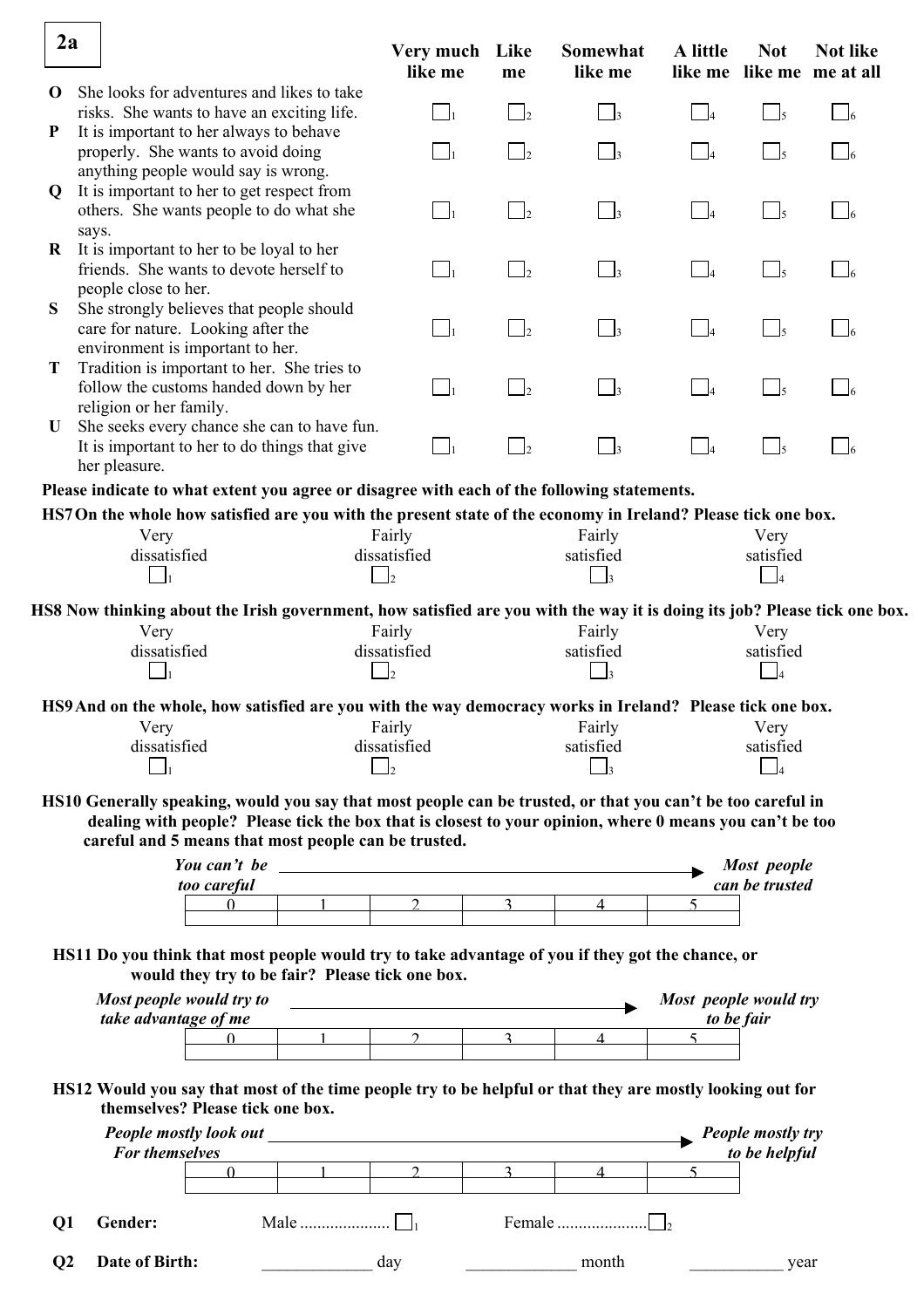

**4b**

# **EUROPEAN ATTITUDES SURVEY, 2002/2003**

## **Supplementary Questionnaire, [FEMALE RESPONDENTS]**

**Thank you for having completed the European Attitudes Survey, 2002/2003. We would now ask you to please complete this final section of the questionnaire.** 

|              |                                                                                                                                                              | Very much<br>like me       | Like<br>me                 | Somewhat<br>like me | A little<br>like me  | <b>Not like</b><br>me               | Not like<br>me at all |
|--------------|--------------------------------------------------------------------------------------------------------------------------------------------------------------|----------------------------|----------------------------|---------------------|----------------------|-------------------------------------|-----------------------|
| $\mathbf{A}$ | Thinking up new ideas and being creative is<br>important to her. She likes to do things in<br>her own original way.                                          | $\Box_1$                   | $\overline{\phantom{0}}$ 2 | $\vert$ 3           | $\vert$ 4            | $\Box$ <sub>5</sub>                 | $\Box$ 6              |
| B            | It is important to her to be rich. She wants<br>to have a lot of money and expensive<br>things.                                                              | $\Box_1$                   | $\overline{2}$             | $\Box$ <sub>3</sub> | $\Box$               | $\Box$ 5                            | $\sqrt{6}$            |
| $\mathbf C$  | She thinks it is important that every person<br>in the world should be treated equally. She<br>believes everyone should have equal<br>opportunities in life. | $\overline{\phantom{a}}$ 1 | $\overline{2}$             | $\Box$ 3            | $\Box_4$             | $\Box$ 5                            | $\frac{1}{6}$         |
| D            | It is important to her to show her abilities.                                                                                                                |                            |                            |                     |                      |                                     |                       |
| E            | She wants people to admire what she does.<br>It is important to her to live in secure                                                                        | $\Box_1$                   | $\overline{\phantom{a}}$   | $\Box_3$            | $\Box_4$             | $\Box$ <sub>5</sub>                 | $\Box$ 6              |
|              | surroundings. She avoids anything that<br>might endanger her safety.                                                                                         | $\Box_1$                   | $\overline{\phantom{0}}^2$ | $\vert$ 3           | $\Box$ 4             | $\Box$ 5                            |                       |
| F            | She likes surprises and is always looking<br>for new things to do. She thinks it is<br>important to do lots of different things in<br>life.                  | $\Box_1$                   | $\overline{2}$             | $\Box$ <sub>3</sub> | $\Box$ 4             | $\Box$                              | $\Box$ 6              |
| G            | She believes that people should do what<br>they're told. She thinks people should<br>follow rules at all times, even when no-one<br>is watching.             | $\Box_1$                   | $\Box$ <sub>2</sub>        | $\Box_3$            | $\Box_4$             | $\overline{\phantom{0}}$ 5          | $\Box$ 6              |
| $\bf{H}$     | It is important to her to listen to people who<br>are different from her. Even when she<br>disagrees with them, she still wants to<br>understand them.       | $\Box_1$                   | $\vert$ 2                  | $\vert$ 3           | $\vert$ 4            | $\mathsf{\underline{J}}$ 5          |                       |
| $\bf{I}$     | It is important to her to be humble and<br>modest. She tries not to draw attention to<br>herself.                                                            | $\Box_1$                   | $\overline{2}$             | $\Box$              | $\overline{4}$       | $\Box$ 5                            |                       |
| ${\bf J}$    | Having a good time is important to her.<br>She likes to "spoil" herself.                                                                                     | $\Box$                     | $\Box$ 2                   | $\frac{1}{3}$       | $\Box$               | $\mathsf{\underline{\mathsf{J}}}_5$ |                       |
| $\mathbf{K}$ | It is important to her to make her own<br>decisions about what she does. She likes to<br>be free and not depend on others.                                   | $\Box_1$                   | $\Box$ 2                   | $\Box_3$            | $\Box$ 4             | $\Box$ <sub>5</sub>                 | $\Box$ 6              |
| L            | It's very important to her to help the people<br>around her. She wants to care for their<br>well-being.                                                      | $\Box_1$                   | $\overline{\phantom{a}}$   | $\Box$ 3            | $\Box$ 4             | $\Box$ 5                            |                       |
| M            | Being very successful is important to her.<br>She hopes people will recognise her<br>achievements.                                                           | $\Box_1$                   | $\Box$                     | $\Box$ 3            | $\vert$ <sup>4</sup> | $\Box$                              |                       |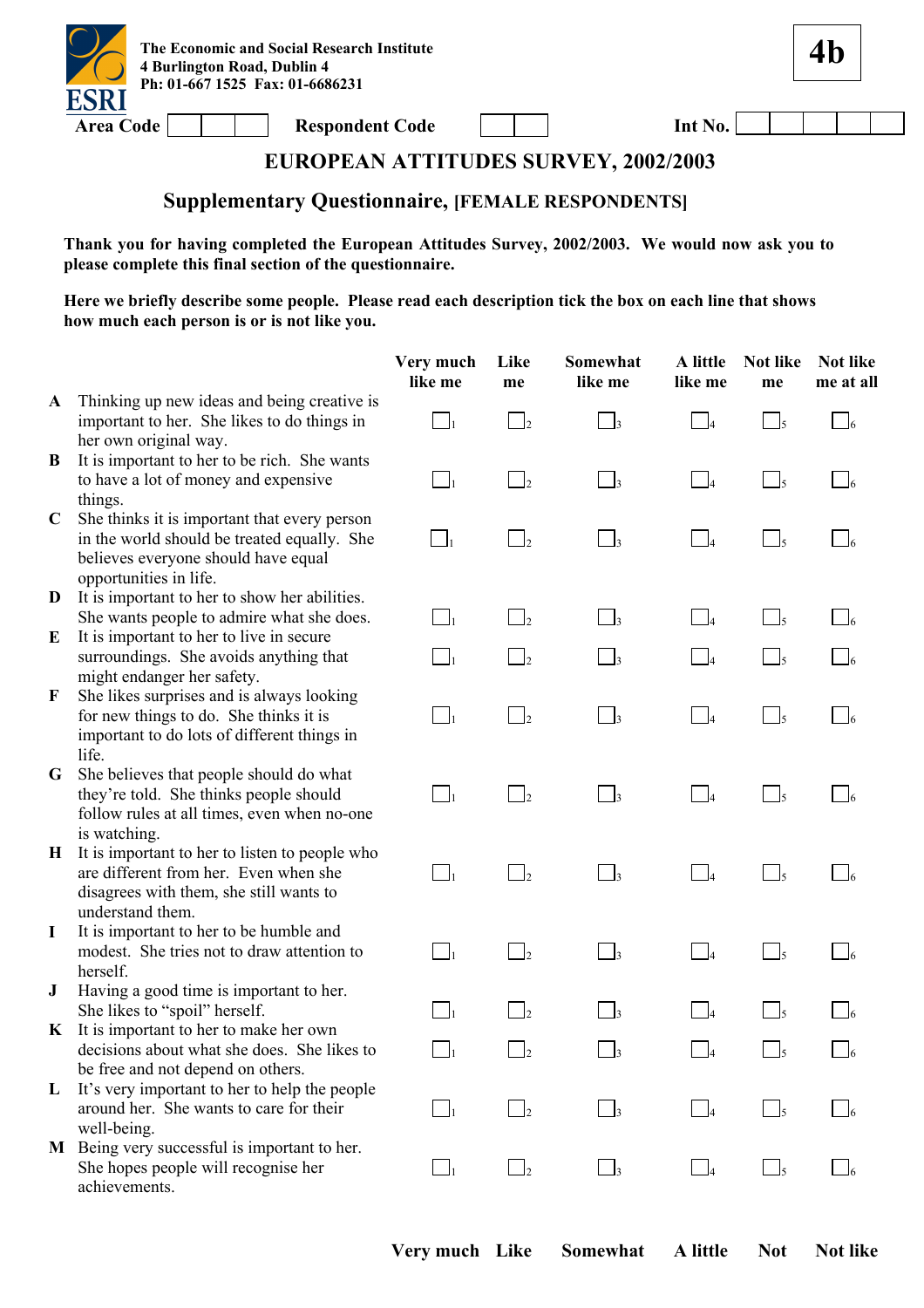| 4 <sub>b</sub> |                                    |                                                                                                                 |          |                            |                         |                     |                   |                         |                           |
|----------------|------------------------------------|-----------------------------------------------------------------------------------------------------------------|----------|----------------------------|-------------------------|---------------------|-------------------|-------------------------|---------------------------|
|                |                                    |                                                                                                                 |          | like me                    | me                      | like me             |                   |                         | like me like me me at all |
| N              |                                    | It is important to her that the government                                                                      |          |                            |                         |                     |                   |                         |                           |
|                |                                    | ensures her safety against all threats. She<br>wants the state to be strong so it can defend                    |          | $\Box_1$                   | $\Box_2$                |                     |                   |                         |                           |
|                | its citizens.                      |                                                                                                                 |          |                            |                         | $\Box_3$            | $\blacksquare$    | $\frac{1}{5}$           | $\Box$                    |
| $\mathbf 0$    |                                    | She looks for adventures and likes to take                                                                      |          |                            |                         |                     |                   |                         |                           |
|                |                                    | risks. She wants to have an exciting life.                                                                      |          | $\Box_1$                   | $\vert$ $\vert$ 2       | $\Box$ 3            | $\vert$ $\vert_4$ | $\bigcup_{5}$           | $\mathcal{a}_{6}$         |
| $\mathbf P$    |                                    | It is important to her always to behave                                                                         |          |                            |                         |                     |                   |                         |                           |
|                |                                    | properly. She wants to avoid doing                                                                              |          | $\Box_1$                   | $\overline{2}$          | $\vert$ 3           | $\Box$ 4          | $\sqrt{3}$              |                           |
|                |                                    | anything people would say is wrong.                                                                             |          |                            |                         |                     |                   |                         |                           |
| Q              |                                    | It is important to her to get respect from<br>others. She wants people to do what she                           |          | $\Box_1$                   | $\frac{1}{2}$           | $\Box$ <sub>3</sub> | $\Box$ 4          | $\Box$ <sub>5</sub>     | $\Box$ 6                  |
|                | says.                              |                                                                                                                 |          |                            |                         |                     |                   |                         |                           |
| $\bf{R}$       |                                    | It is important to her to be loyal to her                                                                       |          |                            |                         |                     |                   |                         |                           |
|                |                                    | friends. She wants to devote herself to                                                                         |          | $\Box_1$                   | $\Box$ <sub>2</sub>     | $\Box$ <sub>3</sub> | $\Box_4$          | $\Box_5$                | $\Box$ 6                  |
|                | people close to her.               |                                                                                                                 |          |                            |                         |                     |                   |                         |                           |
| S              |                                    | She strongly believes that people should                                                                        |          |                            |                         |                     |                   |                         |                           |
|                | care for nature. Looking after the |                                                                                                                 |          | $\Box_1$                   | $\Box$ <sub>2</sub>     | $\Box$ <sub>3</sub> | $\Box_4$          | $\Box_5$                | $\Box$ 6                  |
| T              | environment is important to her.   | Tradition is important to her. She tries to                                                                     |          |                            |                         |                     |                   |                         |                           |
|                |                                    | follow the customs handed down by her                                                                           |          | $\Box_1$                   | $\Box_2$                | $\Box_3$            | $\Box$            | $\Box$ <sub>5</sub>     | $\Box$ 6                  |
|                | religion or her family.            |                                                                                                                 |          |                            |                         |                     |                   |                         |                           |
| U              |                                    | She seeks every chance she can to have fun.                                                                     |          |                            |                         |                     |                   |                         |                           |
|                |                                    | It is important to her to do things that give                                                                   |          | $\Box_1$                   | $\Box$                  | $\Box$ <sub>3</sub> | $\vert$ $\vert$   | $\Box$ <sub>5</sub>     | $\Box$ 6                  |
|                | her pleasure.                      |                                                                                                                 |          |                            |                         |                     |                   |                         |                           |
|                |                                    | HS19 On an average weekday, how much time, in total, do you spend watching television? Please tick one box.     |          |                            |                         |                     |                   |                         |                           |
|                | No time                            | Very little                                                                                                     | A little | Some                       | Quite a lot             | A lot of            |                   | A great deal            |                           |
|                | At all                             | time                                                                                                            | time     | time                       | of time                 | time                |                   | of time                 |                           |
|                | $\mathbf{I}_1$                     | $\Box$                                                                                                          | $\Box$   | $\overline{\phantom{0}}$ 4 |                         | $\Box$ 6            |                   | $\mathsf{I}_7$          |                           |
| <b>HS20</b>    |                                    | On an average weekday, how much time, in total, do you spend listening to the radio? Please tick one box.       |          |                            |                         |                     |                   |                         |                           |
|                | No time                            | Very little                                                                                                     | A little | Some                       | Quite a lot             | A lot of            |                   | A great deal            |                           |
|                | At all                             | time                                                                                                            | time     | time                       | of time                 | time                |                   | of time                 |                           |
|                |                                    |                                                                                                                 |          |                            |                         |                     |                   |                         |                           |
| <b>HS21</b>    |                                    | On an average weekday, how much time, in total, do you spend reading the newspapers? Please tick one box.       |          |                            |                         |                     |                   |                         |                           |
|                | No time                            |                                                                                                                 | A little |                            |                         |                     |                   |                         |                           |
|                | At all                             | Very little<br>time                                                                                             | time     | Some<br>time               | Quite a lot<br>of time  | A lot of<br>time    |                   | A great deal<br>of time |                           |
|                | $\Box$                             | $\mathbf{I}_2$                                                                                                  | $\Box$ 3 | $\overline{\phantom{a}}$   | $\Box$ <sub>5</sub>     | $\Box$ 6            |                   | $\Box$                  |                           |
|                |                                    |                                                                                                                 |          |                            |                         |                     |                   |                         |                           |
|                |                                    | Please indicate to what extent you agree or disagree with each of the following statements.                     |          |                            |                         |                     |                   |                         |                           |
| <b>HS22</b>    |                                    | "Sometimes politics seems so complicated that I can't really understand what is going on". Please tick one box. |          |                            |                         |                     |                   |                         |                           |
|                | Agree                              |                                                                                                                 |          |                            | Neither Agree           |                     |                   |                         | Disagree                  |
|                | Strongly                           |                                                                                                                 | Agree    |                            | nor Disagree            |                     | Disagree          |                         | Strongly                  |
|                |                                    |                                                                                                                 |          |                            |                         |                     |                   |                         | l5                        |
| <b>HS23</b>    |                                    | "I think I could take an active role in a group involved with political issues". Please tick one box.           |          |                            |                         |                     |                   |                         |                           |
|                | Agree                              |                                                                                                                 |          |                            | Neither Agree           |                     |                   |                         | Disagree                  |
|                | Strongly                           |                                                                                                                 | Agree    |                            | nor Disagree            |                     | Disagree          |                         | Strongly                  |
|                |                                    |                                                                                                                 |          |                            |                         |                     | l4                |                         | l5                        |
|                |                                    |                                                                                                                 |          |                            |                         |                     |                   |                         |                           |
| <b>HS24</b>    |                                    | "I find it easy to make up my mind about political issues". Please tick one box.                                |          |                            |                         |                     |                   |                         |                           |
|                | Agree                              |                                                                                                                 |          |                            | Neither Agree           |                     |                   |                         | Disagree                  |
|                | Strongly                           |                                                                                                                 | Agree    |                            | nor Disagree            |                     | Disagree          |                         | Strongly                  |
|                |                                    |                                                                                                                 |          |                            | $\overline{\mathbf{3}}$ |                     |                   |                         | $\Box$ 5                  |
| Q1             | Gender:                            |                                                                                                                 | Male     |                            |                         | Female              |                   |                         |                           |
|                |                                    |                                                                                                                 |          |                            |                         |                     |                   |                         |                           |
| Q <sub>2</sub> | Date of Birth:                     |                                                                                                                 | day      |                            |                         | month               |                   | year                    |                           |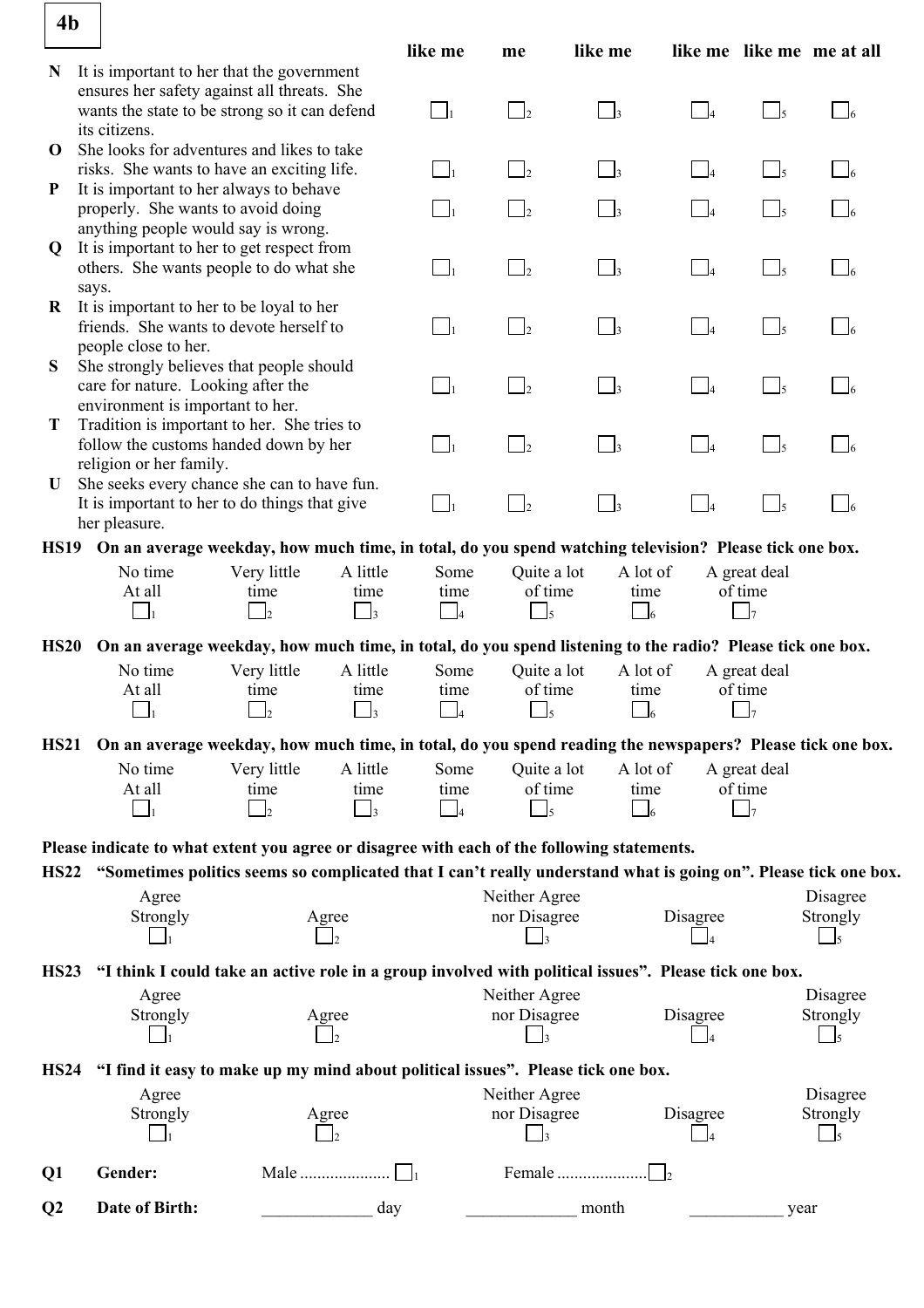

Area Code **Respondent Code** 

| Int No. |  |  |  |
|---------|--|--|--|
|         |  |  |  |

**5a**

# **EUROPEAN ATTITUDES SURVEY, 2002/2003**

#### **Supplementary Questionnaire, [FEMALE RESPONDENTS]**

**Thank you for having completed the European Attitudes Survey, 2002/2003. We would now ask you to please complete this final section of the questionnaire.** 

|              |                                                                                                                                                              | Very much<br>like me | Like<br>me                 | Somewhat<br>like me | A little<br>like me | Not like<br>me                       | <b>Not like</b><br>me at all |
|--------------|--------------------------------------------------------------------------------------------------------------------------------------------------------------|----------------------|----------------------------|---------------------|---------------------|--------------------------------------|------------------------------|
| $\mathbf{A}$ | Thinking up new ideas and being creative is<br>important to her. She likes to do things in<br>her own original way.                                          | $\bigsqcup_1$        | $\Box_2$                   | $\bigcap_{3}$       | $\Box$ 4            | $\Box_5$                             | $\Box_6$                     |
| B            | It is important to her to be rich. She wants<br>to have a lot of money and expensive<br>things.                                                              | $\Box_1$             | $\Box_2$                   | $\Box_3$            | $\Box_4$            | $\Box_5$                             | $\Box$ 6                     |
| $\mathbf C$  | She thinks it is important that every person<br>in the world should be treated equally. She<br>believes everyone should have equal<br>opportunities in life. | $\Box_1$             | $\overline{\phantom{a}}^2$ | $\Box$ 3            | $\Box_4$            | $\Box$ <sub>5</sub>                  | $\sqrt{6}$                   |
| D            | It is important to her to show her abilities.<br>She wants people to admire what she does.                                                                   | $\Box_1$             | $\Box$                     | $\Box_3$            | $\Box_4$            | $\Box_5$                             |                              |
| E            | It is important to her to live in secure<br>surroundings. She avoids anything that<br>might endanger her safety.                                             | $\Box_1$             | $\Box$ 2                   | $\Box_3$            | $\Box_4$            | $\Box$ <sub>5</sub>                  |                              |
| F            | She likes surprises and is always looking<br>for new things to do. She thinks it is<br>important to do lots of different things in<br>life.                  | $\Box_1$             | $\Box_2$                   | $\Box_3$            | $\Box_4$            | $\Box_5$                             | - 16                         |
| G            | She believes that people should do what<br>they're told. She thinks people should<br>follow rules at all times, even when no-one<br>is watching.             | $\Box_1$             | $\Box_2$                   | $\Box$ 3            | $\Box$ 4            | $\Box_5$                             | - 16                         |
| $\bf H$      | It is important to her to listen to people who<br>are different from her. Even when she<br>disagrees with them, she still wants to<br>understand them.       | $\Box_1$             | $\Box$ <sub>2</sub>        | $\Box_3$            | $\Box_4$            | $\Box$ <sub>5</sub>                  | $\Box$ 6                     |
| $\bf{I}$     | It is important to her to be humble and<br>modest. She tries not to draw attention to<br>herself.                                                            | $\Box_1$             | $\Box$                     | $\Box_3$            | $\Box_4$            | $\Box$ <sub>5</sub>                  |                              |
| $\bf J$      | Having a good time is important to her.<br>She likes to "spoil" herself.                                                                                     | $\Box_1$             | $\overline{\phantom{a}}$   | $\Box$ 3            | $\Box$ 4            | $\Box$ <sub>5</sub>                  |                              |
| $\bf{K}$     | It is important to her to make her own<br>decisions about what she does. She likes to<br>be free and not depend on others.                                   | الصا                 | $\Box$ 2                   | 3 ســا              | $\Box$ 4            | دىسا                                 | 6 كـــا                      |
| L            | It's very important to her to help the people<br>around her. She wants to care for their<br>well-being.                                                      | $\Box_1$             | $\Box_2$                   | $\Box$ 3            | $\Box$              | $\Box$ <sub>5</sub>                  |                              |
|              | M Being very successful is important to her.<br>She hopes people will recognise her<br>achievements.                                                         | $\Box_1$             | $\Box$ <sub>2</sub>        | $\Box$ 3            | $\Box_4$            | $\Box$ <sub>5</sub>                  |                              |
| N            | It is important to her that the government<br>ensures her safety against all threats. She<br>wants the state to be strong so it can defend<br>its citizens.  | $\Box_1$             | $\overline{\phantom{a}}$   | $\vert$ 3           | $\Box$ 4            | $\mathsf{\underline{\hspace{1pt}I}}$ |                              |
| 5a           |                                                                                                                                                              | Very much Like       |                            | Somewhat            | A little            | <b>Not</b>                           | <b>Not like</b>              |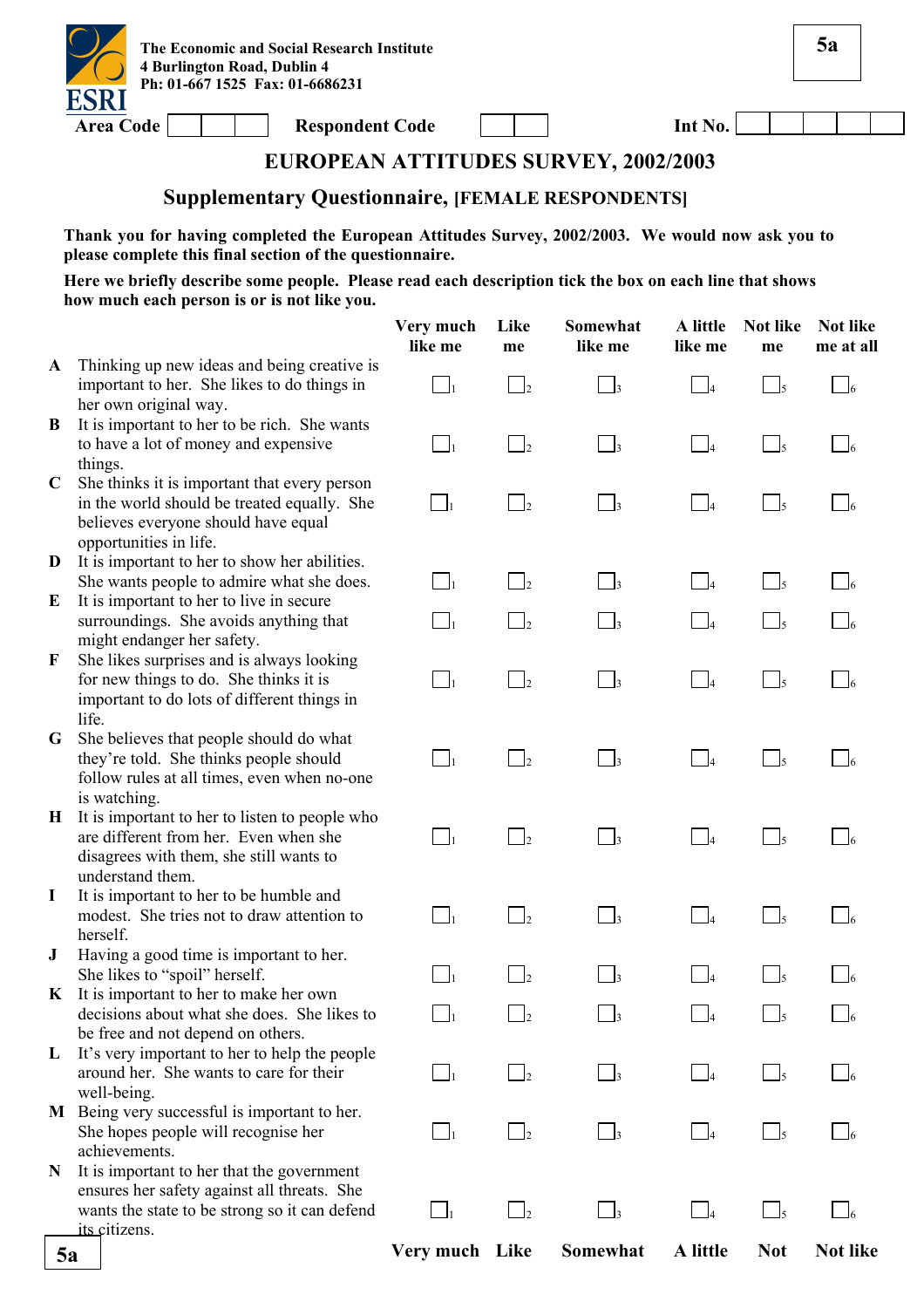|          |                                                                                                                      | like me  | me                         | like me               |                   |               | like me like me me at all |
|----------|----------------------------------------------------------------------------------------------------------------------|----------|----------------------------|-----------------------|-------------------|---------------|---------------------------|
| $\Omega$ | She looks for adventures and likes to take<br>risks. She wants to have an exciting life.                             | $\Box_1$ | $\vert$ $\vert$            | $\vert \cdot \vert_3$ | $\overline{a}$    | $\frac{1}{5}$ | 16                        |
| P        | It is important to her always to behave<br>properly. She wants to avoid doing<br>anything people would say is wrong. |          |                            | $\Box$ 3              |                   |               |                           |
| Q        | It is important to her to get respect from<br>others. She wants people to do what she<br>says.                       |          | $\overline{\phantom{a}}$   | $\Box$ <sub>3</sub>   |                   | $\frac{1}{5}$ |                           |
| R        | It is important to her to be loyal to her<br>friends. She wants to devote herself to<br>people close to her.         |          | $\overline{\phantom{a}}$   | $\Box$ <sub>3</sub>   | $ $ $ $           | $\frac{1}{5}$ |                           |
| S.       | She strongly believes that people should<br>care for nature. Looking after the<br>environment is important to her.   |          | $\overline{\phantom{0}}^2$ | $\Box_3$              |                   | $\frac{1}{2}$ |                           |
| T        | Tradition is important to her. She tries to<br>follow the customs handed down by her<br>religion or her family.      |          | $\Box$                     | $\Box$ <sub>3</sub>   |                   | $\sqrt{5}$    |                           |
| U        | She seeks every chance she can to have fun.<br>It is important to her to do things that give<br>her pleasure.        |          | $\overline{\phantom{a}}$   | $\Box$ <sub>3</sub>   | $\vert$ $\vert_4$ | $\frac{1}{5}$ |                           |

**HS25 On the whole, how satisfied are you with the present state of the economy in Ireland? Please tick the box that is closest to your opinion, where 0 means extremely dissatisfied and 5 means extremely satisfied.** 

| <b>Extremely</b><br><b>Dissatisfied</b> |  |  | <b>Extremely</b><br>Satisfied |
|-----------------------------------------|--|--|-------------------------------|
|                                         |  |  |                               |
|                                         |  |  |                               |

#### **HS26 Now thinking about the Ireland government, how satisfied are you with the way it is doing its job? Please tick one box.**

| <b>Extremely</b><br><b>Dissatisfied</b> |  |  | <b>Extremely</b><br><b>Satisfied</b> |
|-----------------------------------------|--|--|--------------------------------------|
|                                         |  |  |                                      |
|                                         |  |  |                                      |

**HS27 And on the whole, how satisfied are you with the way democracy works in Ireland? Please tick one box.** 

|                |                                                                                                                                                     | <b>Extremely</b><br><b>Dissatisfied</b> |                        |     |   |                |   | <i>Extremely</i><br><b>Satisfied</b>                                                                   |
|----------------|-----------------------------------------------------------------------------------------------------------------------------------------------------|-----------------------------------------|------------------------|-----|---|----------------|---|--------------------------------------------------------------------------------------------------------|
|                |                                                                                                                                                     | $\theta$                                |                        | 2   | 3 | $\overline{4}$ | 5 |                                                                                                        |
|                |                                                                                                                                                     |                                         |                        |     |   |                |   |                                                                                                        |
| <b>HS28</b>    | Generally speaking, would you say that most people can be trusted, or that you can't be too careful in<br>dealing with people? Please tick one box. |                                         |                        |     |   |                |   |                                                                                                        |
|                |                                                                                                                                                     |                                         |                        |     |   |                |   |                                                                                                        |
| <b>HS29</b>    | try to be fair? Please tick one box.                                                                                                                |                                         |                        |     |   |                |   | Do you think that most people would try to take advantage of you if they got the chance, or would they |
|                |                                                                                                                                                     |                                         |                        |     |   |                |   | Most people would try to be fair                                                                       |
| <b>HS30</b>    | Would you say that most of the time people try to be helpful or that they are mostly looking out for<br>themselves? Please tick one box.            |                                         |                        |     |   |                |   |                                                                                                        |
|                |                                                                                                                                                     |                                         |                        |     |   |                |   |                                                                                                        |
| Q <sub>1</sub> | Gender:                                                                                                                                             |                                         | Male $\ldots$ $\ldots$ |     |   |                |   |                                                                                                        |
| $\mathbf{Q}$   | Date of Birth:                                                                                                                                      |                                         |                        | day |   | month          |   | year                                                                                                   |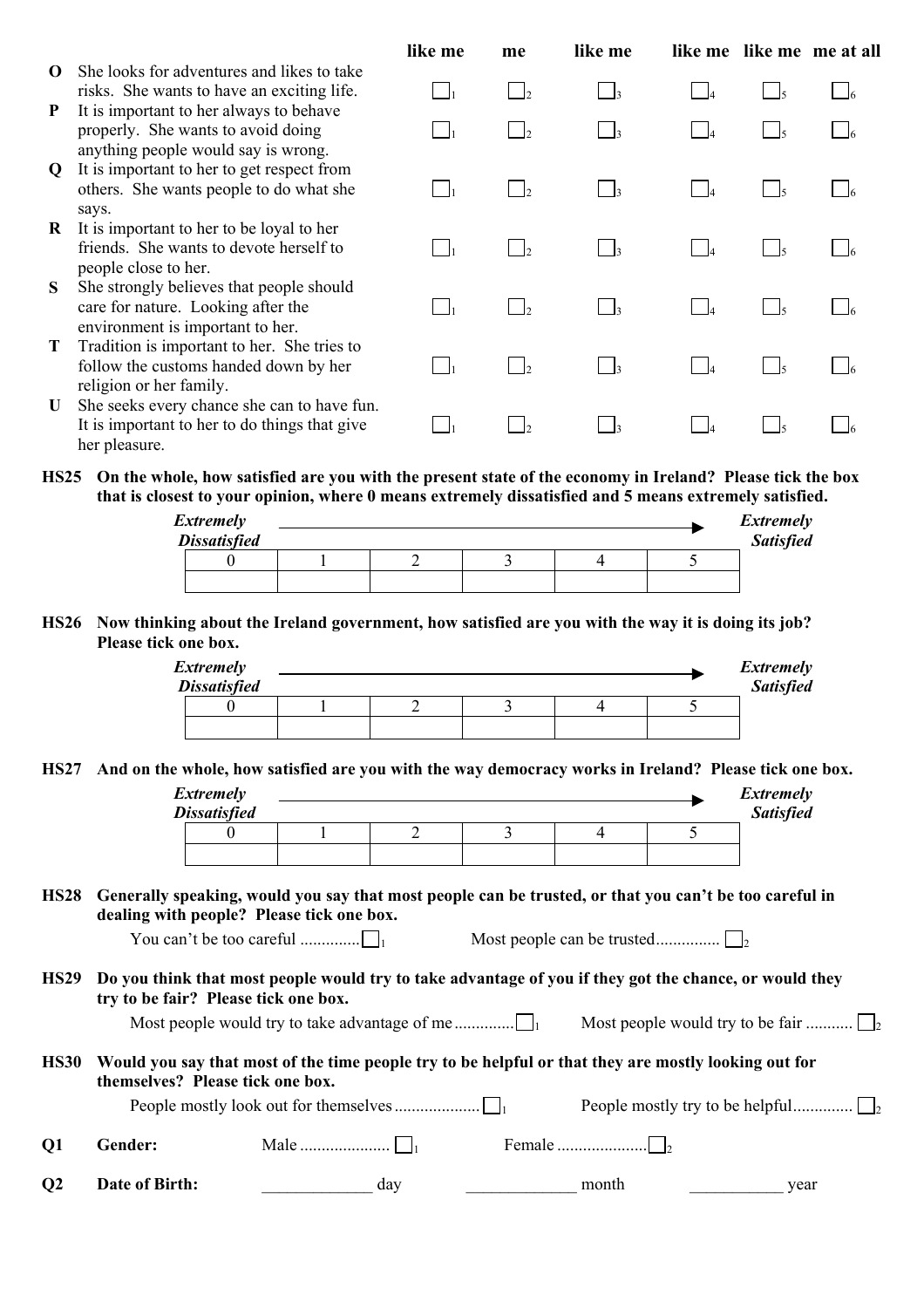

Area Code **Respondent Code Int No.** 

**6a**

### **EUROPEAN ATTITUDES SURVEY, 2002/2003**

#### **Supplementary Questionnaire, [FEMALE RESPONDENTS]**

**Thank you for having completed the European Attitudes Survey, 2002/2003. We would now ask you to please complete this final section of the questionnaire.** 

|              |                                                                                                                                                              | Very much<br>like me       | Like<br>me                 | Somewhat<br>like me | A little<br>like me  | <b>Not like</b><br>me               | Not like<br>me at all |
|--------------|--------------------------------------------------------------------------------------------------------------------------------------------------------------|----------------------------|----------------------------|---------------------|----------------------|-------------------------------------|-----------------------|
| $\mathbf{A}$ | Thinking up new ideas and being creative is<br>important to her. She likes to do things in<br>her own original way.                                          | $\Box_1$                   | $\overline{\phantom{0}}$ 2 | $\vert$ 3           | $\vert$ 4            | $\Box$ <sub>5</sub>                 | $\Box$ 6              |
| B            | It is important to her to be rich. She wants<br>to have a lot of money and expensive<br>things.                                                              | $\Box_1$                   | $\overline{2}$             | $\Box$ <sub>3</sub> | $\Box$               | $\Box$ 5                            | $\sqrt{6}$            |
| $\mathbf C$  | She thinks it is important that every person<br>in the world should be treated equally. She<br>believes everyone should have equal<br>opportunities in life. | $\overline{\phantom{a}}$ 1 | $\overline{2}$             | $\Box$ 3            | $\Box_4$             | $\Box$ 5                            | $\frac{1}{6}$         |
| D            | It is important to her to show her abilities.                                                                                                                |                            |                            |                     |                      |                                     |                       |
| E            | She wants people to admire what she does.<br>It is important to her to live in secure                                                                        | $\Box_1$                   | $\overline{\phantom{a}}$   | $\Box_3$            | $\Box_4$             | $\Box$ <sub>5</sub>                 | $\Box$ 6              |
|              | surroundings. She avoids anything that<br>might endanger her safety.                                                                                         | $\Box_1$                   | $\overline{\phantom{0}}^2$ | $\vert$ 3           | $\Box$ 4             | $\Box$ 5                            |                       |
| F            | She likes surprises and is always looking<br>for new things to do. She thinks it is<br>important to do lots of different things in<br>life.                  | $\Box_1$                   | $\overline{2}$             | $\Box$ <sub>3</sub> | $\Box$ 4             | $\Box$                              | $\Box$ 6              |
| G            | She believes that people should do what<br>they're told. She thinks people should<br>follow rules at all times, even when no-one<br>is watching.             | $\Box_1$                   | $\Box$ <sub>2</sub>        | $\Box_3$            | $\Box_4$             | $\overline{\phantom{0}}$ 5          | $\Box$ 6              |
| $\bf{H}$     | It is important to her to listen to people who<br>are different from her. Even when she<br>disagrees with them, she still wants to<br>understand them.       | $\Box_1$                   | $\vert$ 2                  | $\vert$ 3           | $\vert$ 4            | $\mathsf{\underline{J}}$ 5          |                       |
| $\bf{I}$     | It is important to her to be humble and<br>modest. She tries not to draw attention to<br>herself.                                                            | $\Box_1$                   | $\overline{2}$             | $\Box$              | $\overline{4}$       | $\Box$ 5                            |                       |
| ${\bf J}$    | Having a good time is important to her.<br>She likes to "spoil" herself.                                                                                     | $\Box$                     | $\Box$ 2                   | $\frac{1}{3}$       | $\Box$               | $\mathsf{\underline{\mathsf{J}}}_5$ |                       |
| $\mathbf{K}$ | It is important to her to make her own<br>decisions about what she does. She likes to<br>be free and not depend on others.                                   | $\Box_1$                   | $\Box$ 2                   | $\Box_3$            | $\Box$ 4             | $\Box$ <sub>5</sub>                 | $\Box$ 6              |
| L            | It's very important to her to help the people<br>around her. She wants to care for their<br>well-being.                                                      | $\Box_1$                   | $\overline{\phantom{a}}$   | $\Box$ 3            | $\Box$ 4             | $\Box$ 5                            |                       |
| M            | Being very successful is important to her.<br>She hopes people will recognise her<br>achievements.                                                           | $\Box_1$                   | $\Box$                     | $\Box$ 3            | $\vert$ <sup>4</sup> | $\Box$                              |                       |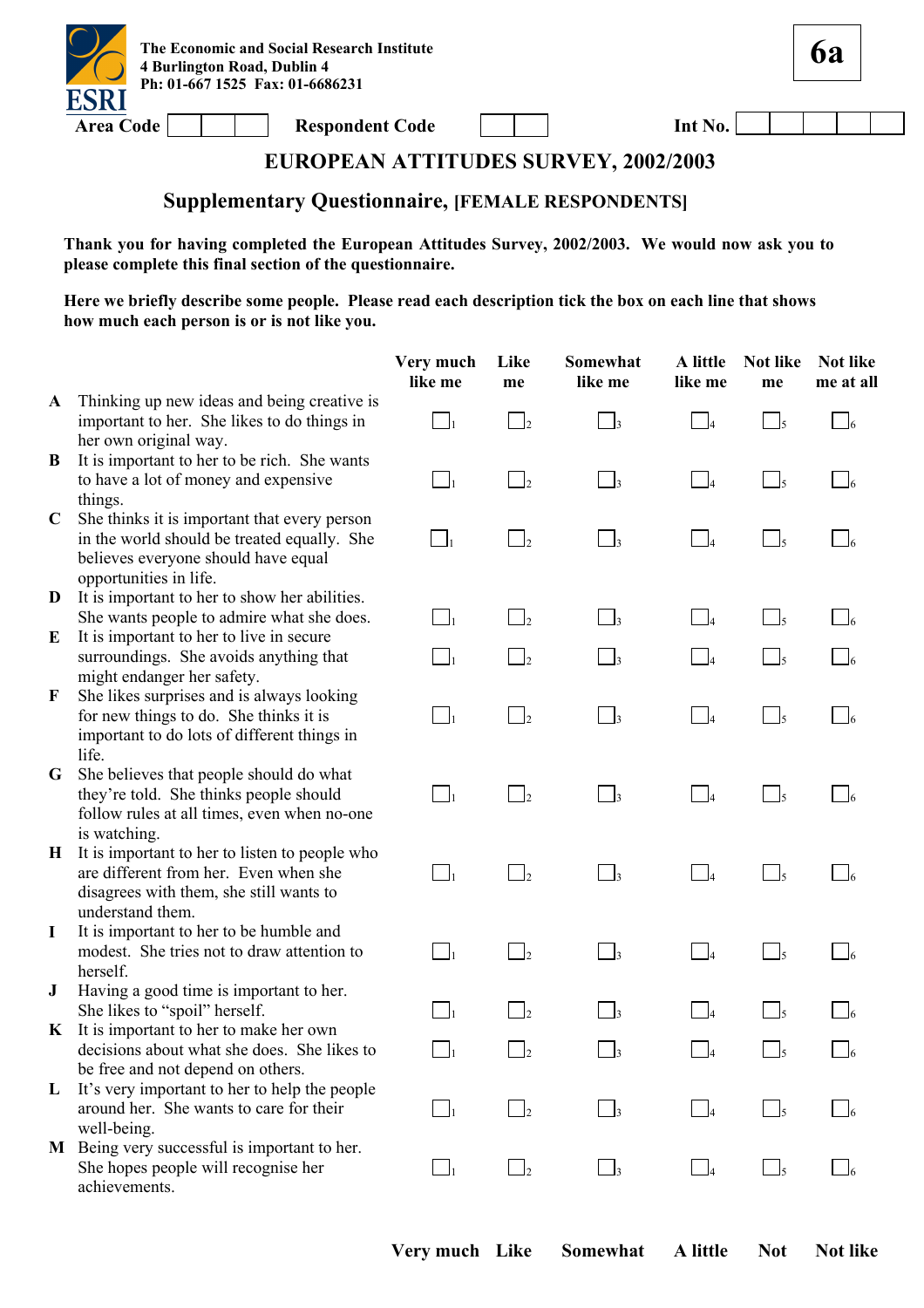|              | 6a                                                                                                                                                                                                                                                                   |                                                                                       |                                                                                                                                                                                                                         |                             |                            |                              |                |                     |                           |
|--------------|----------------------------------------------------------------------------------------------------------------------------------------------------------------------------------------------------------------------------------------------------------------------|---------------------------------------------------------------------------------------|-------------------------------------------------------------------------------------------------------------------------------------------------------------------------------------------------------------------------|-----------------------------|----------------------------|------------------------------|----------------|---------------------|---------------------------|
| N            |                                                                                                                                                                                                                                                                      | It is important to her that the government                                            |                                                                                                                                                                                                                         | like me                     | me                         | like me                      |                |                     | like me like me me at all |
|              |                                                                                                                                                                                                                                                                      | ensures her safety against all threats. She                                           |                                                                                                                                                                                                                         |                             |                            |                              |                |                     |                           |
|              | its citizens.                                                                                                                                                                                                                                                        |                                                                                       | wants the state to be strong so it can defend                                                                                                                                                                           | $\Box_1$                    | $\overline{\phantom{a}}$ 2 | $\vert$ $\vert$ <sub>3</sub> | $\Box$         | $\Box_5$            | $\Box$ 6                  |
| $\mathbf 0$  |                                                                                                                                                                                                                                                                      | She looks for adventures and likes to take                                            |                                                                                                                                                                                                                         |                             |                            |                              |                |                     |                           |
| $\mathbf{P}$ |                                                                                                                                                                                                                                                                      | risks. She wants to have an exciting life.<br>It is important to her always to behave |                                                                                                                                                                                                                         | $\Box_1$                    | $\Box$ <sub>2</sub>        | $\Box$ 3                     | $\Box$         | $\Box_5$            | $\Box_6$                  |
|              |                                                                                                                                                                                                                                                                      | properly. She wants to avoid doing                                                    |                                                                                                                                                                                                                         | $\Box_1$                    | $\Box_2$                   | $\Box_3$                     | $\Box$         | $\Box$ <sub>5</sub> | $\Box$ 6                  |
| $\mathbf Q$  |                                                                                                                                                                                                                                                                      | anything people would say is wrong.<br>It is important to her to get respect from     |                                                                                                                                                                                                                         |                             |                            |                              |                |                     |                           |
|              |                                                                                                                                                                                                                                                                      | others. She wants people to do what she                                               |                                                                                                                                                                                                                         | $\bigsqcup_1$               | $\Box$ <sub>2</sub>        | $\Box$                       | $\blacksquare$ | $\Box_5$            | $\Box$ 6                  |
| $\bf{R}$     | says.                                                                                                                                                                                                                                                                | It is important to her to be loyal to her                                             |                                                                                                                                                                                                                         |                             |                            |                              |                |                     |                           |
|              |                                                                                                                                                                                                                                                                      | friends. She wants to devote herself to                                               |                                                                                                                                                                                                                         | $\Box_1$                    | $\overline{2}$             | $\Box_3$                     | $\Box$         | $\Box_5$            | $\Box$ 6                  |
| S            |                                                                                                                                                                                                                                                                      | people close to her.<br>She strongly believes that people should                      |                                                                                                                                                                                                                         |                             |                            |                              |                |                     |                           |
|              |                                                                                                                                                                                                                                                                      | care for nature. Looking after the                                                    |                                                                                                                                                                                                                         | $\Box_1$                    | $\Box$ 2                   | $\Box_3$                     | $\Box_4$       | $\Box_5$            | $\Box$ 6                  |
| T            |                                                                                                                                                                                                                                                                      | environment is important to her.<br>Tradition is important to her. She tries to       |                                                                                                                                                                                                                         |                             |                            |                              |                |                     |                           |
|              |                                                                                                                                                                                                                                                                      | follow the customs handed down by her                                                 |                                                                                                                                                                                                                         | $\Box_1$                    | $\Box$ 2                   | $\Box_3$                     | $\Box$         | $\Box_5$            | $\Box$ 6                  |
| U            |                                                                                                                                                                                                                                                                      | religion or her family.                                                               | She seeks every chance she can to have fun.                                                                                                                                                                             |                             |                            |                              |                |                     |                           |
|              | her pleasure.                                                                                                                                                                                                                                                        | It is important to her to do things that give                                         |                                                                                                                                                                                                                         | $\Box_1$                    | $\Box_2$                   | $\Box$ <sub>3</sub>          | $\Box_4$       | $\Box_5$            | $\Box_6$                  |
|              | Please say on a scale of 0 to 10 how much you trust the Dáilt. If you have no trust at all<br><b>HS31</b><br>give a score of 0. If you have complete trust, give a score of 10. The more you trust the parliament,<br>the higher the score should be.<br>Your Score: |                                                                                       |                                                                                                                                                                                                                         |                             |                            |                              |                |                     |                           |
|              | <b>HS32</b>                                                                                                                                                                                                                                                          | higher the score should be.                                                           | Please say on a scale of 0 to 10 how much you trust the <i>legal system</i> . If you have no trust at all give<br>a score of 0. If you have complete trust, give a score of 10. The more you trust the parliament, the  |                             |                            |                              |                |                     |                           |
|              |                                                                                                                                                                                                                                                                      |                                                                                       | Your Score:                                                                                                                                                                                                             |                             |                            |                              |                |                     |                           |
|              | <b>HS33</b>                                                                                                                                                                                                                                                          | the score should be.                                                                  | Please say on a scale of 0 to 10 how much you trust the <i>police</i> . If you have no trust at all give a score<br>of 0. If you have complete trust, give a score of 10. The more you trust the parliament, the higher |                             |                            |                              |                |                     |                           |
|              |                                                                                                                                                                                                                                                                      |                                                                                       | Your Score:                                                                                                                                                                                                             |                             |                            |                              |                |                     |                           |
|              | <b>HS34</b>                                                                                                                                                                                                                                                          |                                                                                       | Is it generally good for Ireland if government intervenes less in the economy? Please tick one box.                                                                                                                     |                             |                            |                              |                |                     |                           |
|              |                                                                                                                                                                                                                                                                      | Definitely                                                                            | Probably                                                                                                                                                                                                                | Not sure<br>either way      |                            | Probably not                 |                | Definitely not      |                           |
|              |                                                                                                                                                                                                                                                                      |                                                                                       |                                                                                                                                                                                                                         | $\vert$ 3                   |                            |                              |                |                     |                           |
|              | <b>HS35</b>                                                                                                                                                                                                                                                          |                                                                                       | Should the government take measures to reduce differences in income levels? Please tick one box.                                                                                                                        |                             |                            |                              |                |                     |                           |
|              |                                                                                                                                                                                                                                                                      | Definitely                                                                            | Probably                                                                                                                                                                                                                | Not sure<br>either way      |                            | Probably not                 |                | Definitely not      |                           |
|              |                                                                                                                                                                                                                                                                      | $\lceil \ \rfloor_1$                                                                  | $\Box$ <sub>2</sub>                                                                                                                                                                                                     | $\vert$ $\vert$ 3           |                            |                              |                |                     |                           |
|              | <b>HS36</b>                                                                                                                                                                                                                                                          |                                                                                       | Do employees need strong trade unions to protect their working conditions and wages? Please tick one box.                                                                                                               | Not sure                    |                            |                              |                |                     |                           |
|              |                                                                                                                                                                                                                                                                      | Definitely                                                                            | Probably<br>$\vert$                                                                                                                                                                                                     | either way<br>$\frac{1}{3}$ |                            | Probably not                 |                | Definitely not      |                           |
|              | Q <sub>1</sub>                                                                                                                                                                                                                                                       | Gender:                                                                               |                                                                                                                                                                                                                         |                             |                            | Female                       |                |                     |                           |
|              | Q <sub>2</sub>                                                                                                                                                                                                                                                       | Date of Birth:                                                                        |                                                                                                                                                                                                                         | day                         |                            | month                        |                | year                |                           |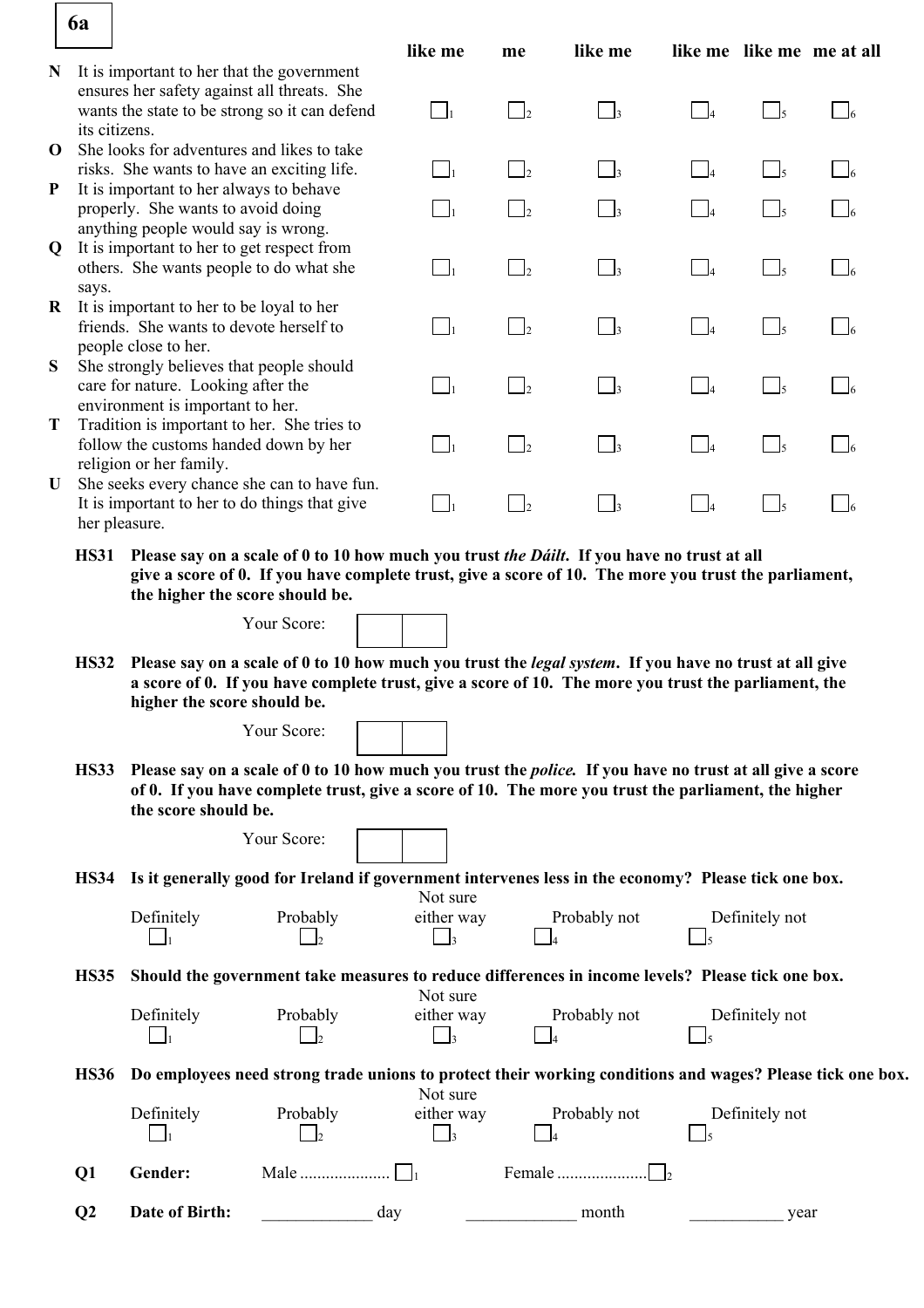

**1a**

## **EUROPEAN ATTITUDES SURVEY, 2002/2003**

# **Supplementary Questionnaire, [MALE RESPONDENTS]**

**Thank you for having completed the European Attitudes Survey, 2002/2003. We would now ask you to please complete this final section of the questionnaire.** 

|              |                                                                                                                                                            | Very much<br>like me | Like<br>me           | Somewhat<br>like me        | like me                    | A little Not like<br>me | Not like<br>me at all |
|--------------|------------------------------------------------------------------------------------------------------------------------------------------------------------|----------------------|----------------------|----------------------------|----------------------------|-------------------------|-----------------------|
| $\mathbf{A}$ | Thinking up new ideas and being creative is<br>important to him. He likes to do things in his<br>own original way.                                         | $\Box_1$             | $\bigcup_{2}$        | $\overline{\phantom{a}}$ 3 | $\Box$ 4                   | $\bigcup_{5}$           | $\bigcup_{6}$         |
| B            | It is important to him to be rich. He wants to<br>have a lot of money and expensive things.                                                                | $\Box_1$             | $\Box_2$             | $\Box$ 3                   | $\Box$ 4                   | $\Box$ <sub>5</sub>     |                       |
| $\mathbf C$  | He thinks it is important that every person in<br>the world should be treated equally. He<br>believes everyone should have equal<br>opportunities in life. | $\Box_1$             | $\Box$               | $\Box$ <sub>3</sub>        | $\Box$                     | $\bigcup_{5}$           |                       |
| D<br>E       | It is important to him to show his abilities.<br>He wants people to admire what he does.<br>It is important to him to live in secure                       | $\Box$               | $\Box_2$             | $\Box_3$                   | $\Box_4$                   | $\Box$ <sub>5</sub>     |                       |
|              | surroundings. He avoids anything that might<br>endanger his safety.                                                                                        | $\Box_1$             | $\Box_2$             | $\Box$ 3                   | $\overline{\phantom{0}}$ 4 | $\Box$ <sub>5</sub>     |                       |
| $\mathbf F$  | He likes surprises and is always looking for<br>new things to do. He thinks it is important to<br>do lots of different things in life.                     | $\Box_1$             | $\Box_2$             | $\Box_3$                   | $\Box$ 4                   | $\bigcup_{5}$           | $\Box$ 6              |
| G            | He believes that people should do what<br>they're told. He thinks people should follow<br>rules at all times, even when no-one is<br>watching.             | $\Box_1$             | $\Box_2$             | $\Box_3$                   | $\overline{\phantom{0}}$ 4 | $\Box$ <sub>5</sub>     | $\Box$ 6              |
| $\bf H$      | It is important to him to listen to people who<br>are different from him. Even when he<br>disagrees with them, he still wants to<br>understand them.       | $\Box$               | $\Box$               | $\Box$ <sub>3</sub>        | $\overline{\phantom{0}}$ 4 | $\frac{1}{5}$           | $\Box$ 6              |
| $\mathbf I$  | It is important to him to be humble and<br>modest. He tries not to draw attention to<br>himself.                                                           | $\Box$               | $\Box_2$             | $\Box_3$                   | $\overline{\phantom{0}}$ 4 | $\Box$ <sub>5</sub>     | $\Box$                |
| ${\bf J}$    | Having a good time is important to him. He<br>likes to "spoil" himself.                                                                                    | $\vert$ $\vert$      | $\vert$ <sub>2</sub> | $\Box$ <sub>3</sub>        | $\bigcup_{i=1}^{n}$        | $\bigcup_{5}$           |                       |
| K            | It is important to him to make his own<br>decisions about what he does. He likes to be<br>free and not depend on others.                                   | $\Box_1$             | $\Box$               | $\bigcap_{3}$              | $\overline{\phantom{0}}$   | $\frac{1}{2}$           |                       |
| L            | It's very important to him to help the people<br>around him. He wants to care for their well-<br>being.                                                    |                      |                      |                            |                            |                         |                       |
| M            | Being very successful is important to him.<br>He hopes people will recognise his<br>achievements.                                                          | $\vert$ 1            | $\vert$              | $\frac{1}{3}$              | $\overline{\phantom{0}}$ 4 | l5                      |                       |
| N            | It is important to him that the government<br>ensures his safety against all threats. He<br>wants the state to be strong so it can defend<br>its citizens. | $\Box_1$             | $\Box$ <sub>2</sub>  | $\Box$ 3                   | $\Box$ 4                   | $\Box$ <sub>5</sub>     |                       |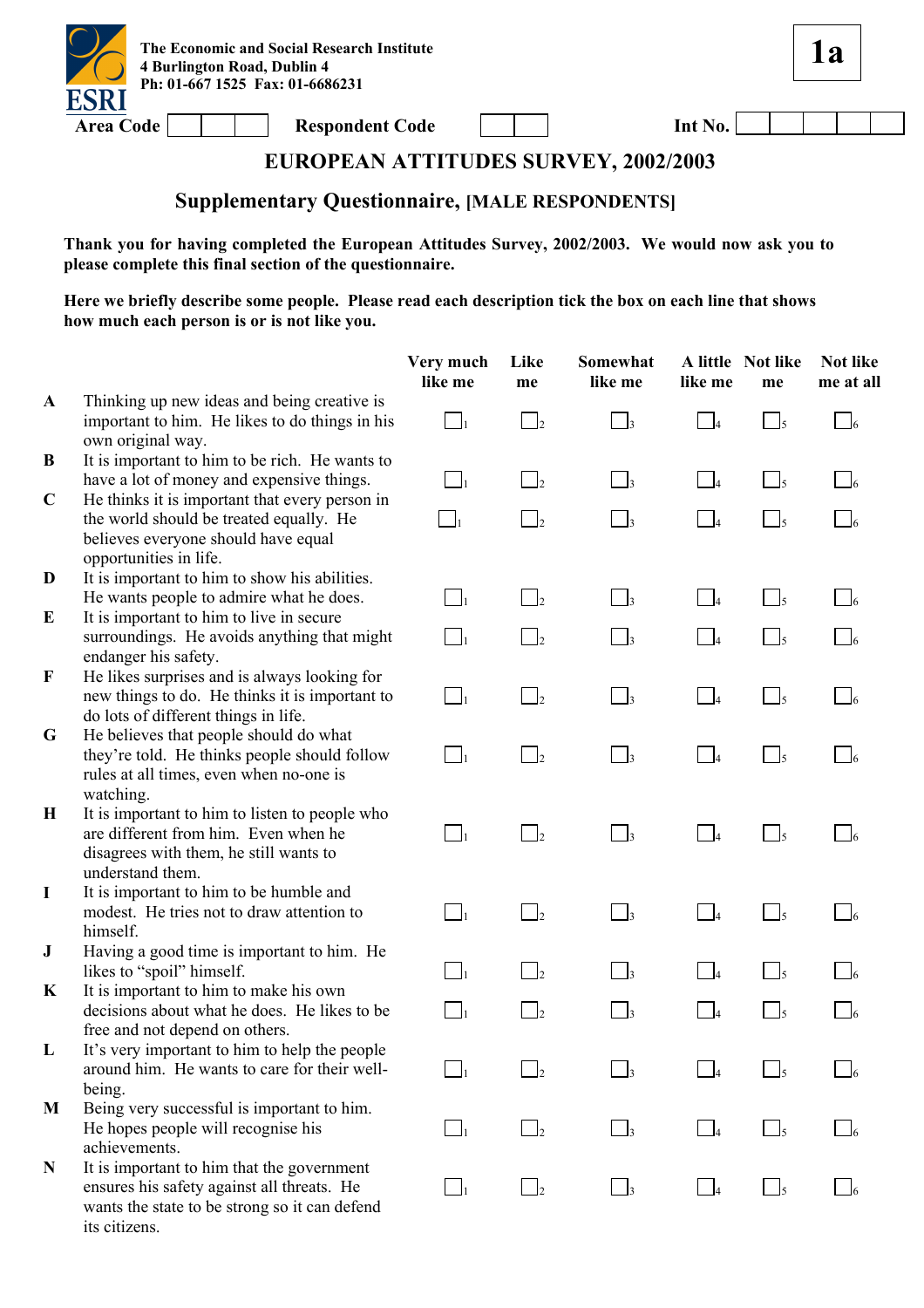| 1a                       |                 |                                                                                                                                                                                                                   | Very much | Like                          | Somewhat            |                            | A little Not like              | <b>Not like</b>   |
|--------------------------|-----------------|-------------------------------------------------------------------------------------------------------------------------------------------------------------------------------------------------------------------|-----------|-------------------------------|---------------------|----------------------------|--------------------------------|-------------------|
|                          |                 |                                                                                                                                                                                                                   | like me   | me                            | like me             | like me                    | me                             | me at all         |
| $\mathbf 0$<br>${\bf P}$ |                 | He looks for adventures and likes to take<br>risks. He wants to have an exciting life.<br>It is important to him always to behave                                                                                 | $\Box_1$  | $\Box$ <sub>2</sub>           | $\Box$ 3            | $\overline{\phantom{0}}$ 4 | $\Box$ 5                       | $\frac{1}{6}$     |
|                          |                 | properly. He wants to avoid doing anything<br>people would say is wrong.                                                                                                                                          | $\Box_1$  | $\Box$ <sub>2</sub>           | $\Box$ 3            | $\Box$ 4                   | $\lfloor \rfloor_5$            |                   |
| Q                        |                 | It is important to him to get respect from<br>others. He wants people to do what he says.                                                                                                                         | $\Box_1$  | $\Box$ <sub>2</sub>           | $\Box$ <sub>3</sub> | $\Box$ 4                   | $\Box_5$                       | $\Box$            |
| $\bf R$                  |                 | It is important to him to be loyal to his<br>friends. He wants to devote himself to                                                                                                                               | $\Box_1$  | $\vert \ \vert_2$             | $\Box$ 3            | $\Box$                     | $\overline{1}$ $\overline{5}$  |                   |
| ${\bf S}$                |                 | people close to him.<br>He strongly believes that people should care<br>for nature. Looking after the environment is<br>important to him.                                                                         | $\Box_1$  | $\Box$ <sub>2</sub>           | $\Box$ <sub>3</sub> | $\Box$ 4                   | $\Box$ <sub>5</sub>            |                   |
| T                        |                 | Tradition is important to him. He tries to<br>follow the customs handed down by his<br>religion or his family.                                                                                                    | $\Box_1$  | $\Box$ <sub>2</sub>           | $\Box_3$            | $\Box_4$                   | $\sqcap$ $\sqcup$ <sub>5</sub> | $\frac{1}{6}$     |
| U                        | pleasure.       | He seeks every chance he can to have fun. It<br>is important to him to do things that give him                                                                                                                    | $\Box_1$  | $\Box_2$                      | $\Box_3$            | $\overline{\phantom{0}}$ 4 | $\Box_5$                       |                   |
|                          | HS1             | On an average weekday, how much time, in total, do you spend watching television?                                                                                                                                 |           |                               |                     |                            |                                |                   |
|                          |                 | <b>WRITE IN HOURS:</b>                                                                                                                                                                                            |           | <b>AND MINUTES:</b>           |                     |                            |                                |                   |
|                          | HS <sub>2</sub> | On an average weekday, how much time, in total, do you spend listening to the radio?                                                                                                                              |           |                               |                     |                            |                                |                   |
|                          |                 | <b>WRITE IN HOURS:</b>                                                                                                                                                                                            |           | <b>AND MINUTES:</b>           |                     |                            |                                |                   |
|                          | HS3             | On an average weekday, how much time, in total, do you spend reading the newspapers?                                                                                                                              |           |                               |                     |                            |                                |                   |
|                          |                 | <b>WRITE IN HOURS:</b>                                                                                                                                                                                            |           | <b>AND MINUTES:</b>           |                     |                            |                                |                   |
|                          | HS4             | Please indicate to what extent you agree or disagree with each of the following statements.<br>"Sometimes politics seems so complicated that I can't really understand what is going on".<br>Please tick one box. |           |                               |                     |                            |                                |                   |
|                          |                 | Disagree<br>Strongly<br>Disagree                                                                                                                                                                                  |           | Neither Disagree<br>nor agree |                     | Agree                      |                                | Agree<br>Strongly |
|                          | HS <sub>5</sub> | "I think I could take an active role in a group involved with political issues". Please tick one box.                                                                                                             |           |                               |                     |                            |                                |                   |
|                          |                 | Disagree<br>Strongly<br>Disagree                                                                                                                                                                                  |           | Neither Disagree<br>nor agree |                     | Agree                      |                                | Agree<br>Strongly |
|                          | H <sub>S6</sub> | "I find it easy to make my mind up about political issues". Please tick one box.                                                                                                                                  |           |                               |                     |                            |                                |                   |
|                          |                 | Disagree<br>Strongly<br>Disagree                                                                                                                                                                                  |           | Neither Disagree<br>nor agree |                     | Agree                      |                                | Agree<br>Strongly |
|                          | Q1              | Gender:                                                                                                                                                                                                           |           |                               | Female              |                            |                                |                   |
|                          | Q <sub>2</sub>  | Date of Birth:<br>day                                                                                                                                                                                             |           |                               | month               |                            | year                           |                   |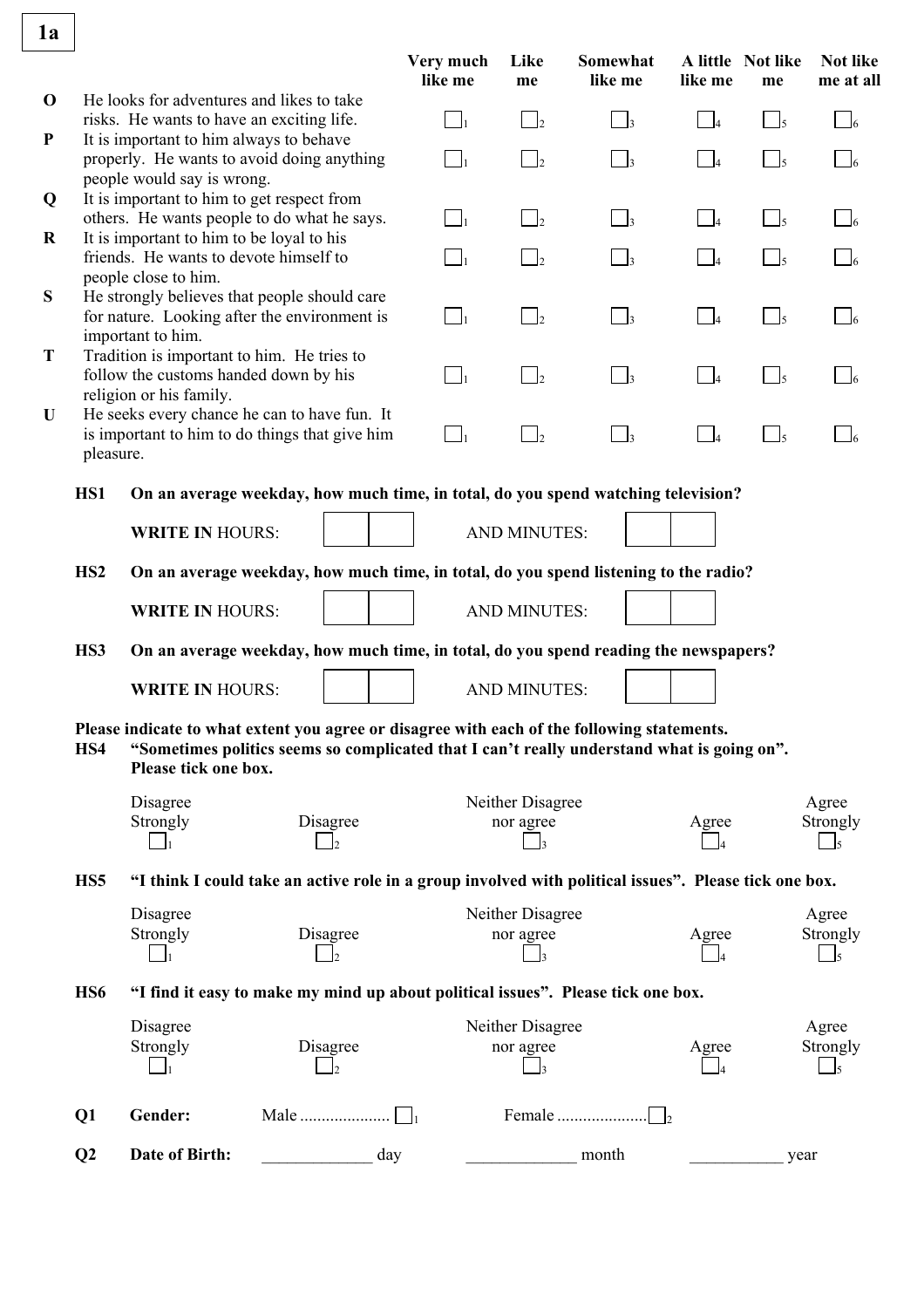

**2a**

### **EUROPEAN ATTITUDES SURVEY, 2002/2003**

# **Supplementary Questionnaire, [MALE RESPONDENTS]**

**Thank you for having completed the European Attitudes Survey, 2002/2003. We would now ask you to please complete this final section of the questionnaire.** 

|              |                                                                                                                                                            | Very much<br>like me | Like<br>me           | Somewhat<br>like me        | like me                    | A little Not like<br>me                           | Not like<br>me at all |
|--------------|------------------------------------------------------------------------------------------------------------------------------------------------------------|----------------------|----------------------|----------------------------|----------------------------|---------------------------------------------------|-----------------------|
| $\mathbf{A}$ | Thinking up new ideas and being creative is<br>important to him. He likes to do things in his<br>own original way.                                         | $\Box_1$             | $\bigcup_{2}$        | $\overline{\phantom{a}}$ 3 | $\Box$ 4                   | $\frac{1}{5}$                                     | $\Box$                |
| B            | It is important to him to be rich. He wants to<br>have a lot of money and expensive things.                                                                | $\Box_1$             | $\vert$ <sub>2</sub> | $\vert$ <sub>3</sub>       | $\Box$ 4                   | $\Box_5$                                          |                       |
| $\mathbf C$  | He thinks it is important that every person in<br>the world should be treated equally. He<br>believes everyone should have equal<br>opportunities in life. | $\Box_1$             | $\mathbb{I}_2$       | $\Box$ 3                   | $\Box$                     | $\bigcup_{5}$                                     |                       |
| D<br>E       | It is important to him to show his abilities.<br>He wants people to admire what he does.<br>It is important to him to live in secure                       | $\Box$               | $\Box_2$             | $\Box_3$                   | $\Box_4$                   | $\Box$ <sub>5</sub>                               |                       |
|              | surroundings. He avoids anything that might<br>endanger his safety.                                                                                        | $\Box_1$             | $\vert$ <sub>2</sub> | $\Box_3$                   | $\Box$                     | $\Box$ <sub>5</sub>                               |                       |
| $\mathbf F$  | He likes surprises and is always looking for<br>new things to do. He thinks it is important to<br>do lots of different things in life.                     | $\Box_1$             | $\Box_2$             | $\Box_3$                   | $\Box$ 4                   | $\overline{\phantom{a}}$ $\overline{\phantom{a}}$ | $\Box$ 6              |
| G            | He believes that people should do what<br>they're told. He thinks people should follow<br>rules at all times, even when no-one is<br>watching.             | $\Box_1$             | $\mathbf{I}_2$       | $\overline{\phantom{a}}$ 3 | $\Box_4$                   | $\Box$ <sub>5</sub>                               | $\Box$ 6              |
| $\mathbf H$  | It is important to him to listen to people who<br>are different from him. Even when he<br>disagrees with them, he still wants to<br>understand them.       | $\Box$               | $\mathbf{I}_2$       | $\Box$                     | $\Box$                     | $\frac{1}{5}$                                     | $\overline{6}$        |
| $\bf{I}$     | It is important to him to be humble and<br>modest. He tries not to draw attention to<br>himself.                                                           | $\Box_1$             | $\mathbf{I}_2$       | $\Box$ 3                   | $\overline{\phantom{0}}$ 4 | $\Box$ <sub>5</sub>                               | $\Box$ 6              |
| ${\bf J}$    | Having a good time is important to him. He<br>likes to "spoil" himself.                                                                                    | $\mathbf{I}_1$       | $\mathbf{I}_2$       | $\overline{\phantom{a}}$   | $\Box$                     | $\bigcup_{5}$                                     |                       |
| K            | It is important to him to make his own<br>decisions about what he does. He likes to be<br>free and not depend on others.                                   | $\Box_1$             | $\mathsf{I}_2$       | $\mathbf{I}_3$             | $\Box$ 4                   |                                                   |                       |
| L            | It's very important to him to help the people<br>around him. He wants to care for their well-<br>being.                                                    |                      |                      |                            |                            |                                                   |                       |
| M            | Being very successful is important to him.<br>He hopes people will recognise his<br>achievements.                                                          | $\vert$ <sub>1</sub> | b                    | $\vert$ 3                  | $\Box$ 4                   | 15                                                |                       |
| N            | It is important to him that the government<br>ensures his safety against all threats. He<br>wants the state to be strong so it can defend<br>its citizens. | $\Box_1$             | $\vert$ <sub>2</sub> | $\Box$ 3                   | $\overline{\phantom{a}}$ 4 | $\Box$ <sub>5</sub>                               |                       |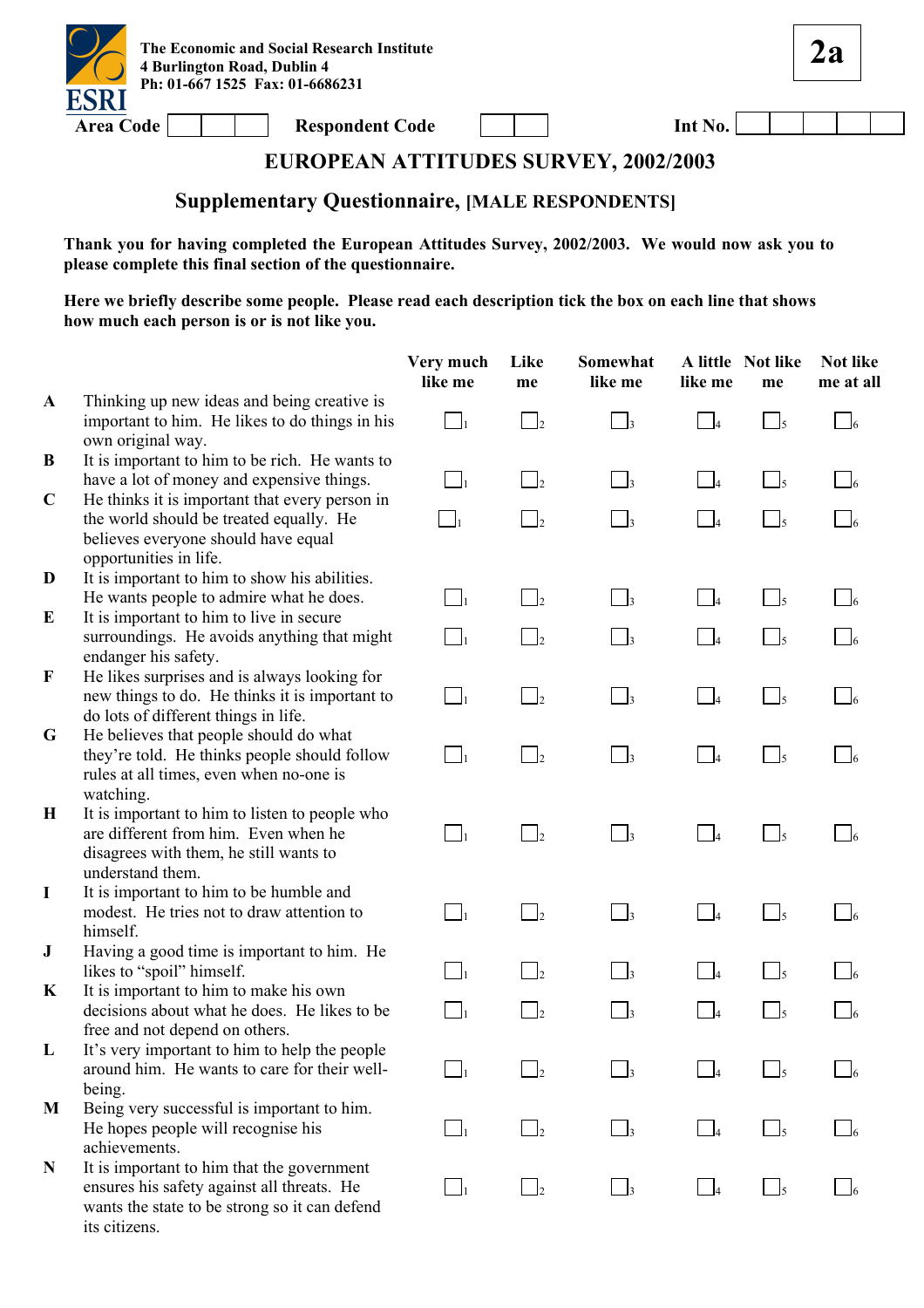|             | 2a                                                                                                                                                                                                                 | Very much<br>like me  | Like<br>me           | Somewhat<br>like me                    | like me                      | A little Not like<br>me    | <b>Not like</b><br>me at all |
|-------------|--------------------------------------------------------------------------------------------------------------------------------------------------------------------------------------------------------------------|-----------------------|----------------------|----------------------------------------|------------------------------|----------------------------|------------------------------|
| $\mathbf 0$ | He looks for adventures and likes to take<br>risks. He wants to have an exciting life.                                                                                                                             | $\ $ $\ _1$           | $\mathbf{l}_2$       | $\bigcup_3$                            | $\Box$                       | $\Box_5$                   | $\Box$ 6                     |
| ${\bf P}$   | It is important to him always to behave                                                                                                                                                                            |                       |                      |                                        |                              |                            |                              |
|             | properly. He wants to avoid doing anything                                                                                                                                                                         | $\Box_1$              | $\mathbf{I}_2$       | $\Box$ 3                               | $\overline{4}$               | $\Box$ <sub>5</sub>        | $\Box$ 6                     |
|             | people would say is wrong.                                                                                                                                                                                         |                       |                      |                                        |                              |                            |                              |
| Q           | It is important to him to get respect from                                                                                                                                                                         |                       |                      |                                        |                              |                            |                              |
|             | others. He wants people to do what he says.                                                                                                                                                                        | $\vert \cdot \vert_1$ | $\mathbf{I}_2$       | $\Box$ 3                               | $\Box_4$                     | $\Box$ <sub>5</sub>        | $\Box$ 6                     |
| $\bf R$     | It is important to him to be loyal to his                                                                                                                                                                          |                       |                      |                                        |                              |                            |                              |
|             | friends. He wants to devote himself to                                                                                                                                                                             |                       | $\vert$              | $\vert$ 3                              | $\overline{4}$               | $\frac{1}{5}$              | $\sqrt{6}$                   |
|             | people close to him.                                                                                                                                                                                               |                       |                      |                                        |                              |                            |                              |
| S           | He strongly believes that people should care<br>for nature. Looking after the environment is                                                                                                                       | $\Box_1$              | $\vert$ <sub>2</sub> | $\Box$ <sub>3</sub>                    | $\Box$                       | $\Box$ <sub>5</sub>        | $\Box$ 6                     |
|             | important to him.                                                                                                                                                                                                  |                       |                      |                                        |                              |                            |                              |
| T           | Tradition is important to him. He tries to                                                                                                                                                                         |                       |                      |                                        |                              |                            |                              |
|             | follow the customs handed down by his                                                                                                                                                                              | $\vert \cdot \vert_1$ | $\Box$               | $\Box$ 3                               | $\overline{a}$               | $\Box$ <sub>5</sub>        | $\Box$ 6                     |
|             | religion or his family.                                                                                                                                                                                            |                       |                      |                                        |                              |                            |                              |
| U           | He seeks every chance he can to have fun. It                                                                                                                                                                       |                       |                      |                                        |                              |                            |                              |
|             | is important to him to do things that give him                                                                                                                                                                     | $\Box_1$              | $\Box$               | $\Box_3$                               |                              | $\Box$ <sub>5</sub>        | $\mathsf{\underline{J}}_6$   |
|             | pleasure.                                                                                                                                                                                                          |                       |                      |                                        |                              |                            |                              |
|             | Please indicate to what extent you agree or disagree with each of the following statements.                                                                                                                        |                       |                      |                                        |                              |                            |                              |
|             | HS7 On the whole how satisfied are you with the present state of the economy in Ireland? Please tick one box.                                                                                                      |                       |                      |                                        |                              |                            |                              |
|             | Fairly<br>Very                                                                                                                                                                                                     |                       |                      | Fairly                                 |                              | Very                       |                              |
|             | dissatisfied<br>dissatisfied                                                                                                                                                                                       |                       |                      | satisfied                              |                              | satisfied                  |                              |
|             | $\  \cdot \ _1$<br>$\begin{bmatrix} 1 \\ 2 \end{bmatrix}$                                                                                                                                                          |                       |                      | $\begin{bmatrix} 1 \\ 3 \end{bmatrix}$ |                              | $\vert$ 4                  |                              |
|             |                                                                                                                                                                                                                    |                       |                      |                                        |                              |                            |                              |
|             | HS8 Now thinking about the Irish government, how satisfied are you with the way it is doing its job?Please tick one box.<br>Fairly                                                                                 |                       |                      |                                        |                              |                            |                              |
|             | Very<br>dissatisfied<br>dissatisfied                                                                                                                                                                               |                       |                      | Fairly<br>satisfied                    |                              | Very<br>satisfied          |                              |
|             | $\Box_1$                                                                                                                                                                                                           |                       |                      | $\overline{\phantom{a}}$ 3             |                              |                            |                              |
|             | $\Box$                                                                                                                                                                                                             |                       |                      |                                        |                              | $\overline{\phantom{0}}$ 4 |                              |
|             | HS9 And on the whole, how satisfied are you with the way democracy works in Ireland? Please tick one box.                                                                                                          |                       |                      |                                        |                              |                            |                              |
|             | Fairly<br>Very                                                                                                                                                                                                     |                       |                      | Fairly                                 |                              | Very                       |                              |
|             | dissatisfied<br>dissatisfied                                                                                                                                                                                       |                       |                      | satisfied                              |                              | satisfied                  |                              |
|             |                                                                                                                                                                                                                    |                       |                      |                                        |                              |                            |                              |
| <b>HS10</b> |                                                                                                                                                                                                                    |                       |                      |                                        |                              |                            |                              |
|             | Generally speaking, would you say that most people can be trusted, or that you can't be too careful in<br>dealing with people? Please tick the box that is closest to your opinion, where 0 means you can't be too |                       |                      |                                        |                              |                            |                              |
|             | careful and 5 means that most people can be trusted.                                                                                                                                                               |                       |                      |                                        |                              |                            |                              |
|             |                                                                                                                                                                                                                    |                       |                      |                                        |                              | Most people                |                              |
|             | too careful                                                                                                                                                                                                        |                       |                      |                                        |                              | can be trusted             |                              |
|             | $\Omega$<br>$1 -$                                                                                                                                                                                                  | $\mathcal{P}$         | $\overline{3}$       | $\Delta$                               | $\varsigma$                  |                            |                              |
|             |                                                                                                                                                                                                                    |                       |                      |                                        |                              |                            |                              |
|             | HS11 Do you think that most people would try to take advantage of you if they got the chance, or                                                                                                                   |                       |                      |                                        |                              |                            |                              |
|             | would they try to be fair? Please tick one box.                                                                                                                                                                    |                       |                      |                                        |                              |                            |                              |
|             |                                                                                                                                                                                                                    |                       |                      |                                        |                              |                            |                              |
|             | Most people would try to                                                                                                                                                                                           |                       |                      |                                        |                              | Most people would try      |                              |
|             | take advantage of me<br>$1 \quad \_$<br>$\mathbf{0}$                                                                                                                                                               | $\overline{2}$        | $\overline{3}$       | $\mathbf{\Delta}$                      | to be fair<br>$\overline{5}$ |                            |                              |
|             |                                                                                                                                                                                                                    |                       |                      |                                        |                              |                            |                              |
|             |                                                                                                                                                                                                                    |                       |                      |                                        |                              |                            |                              |
|             | HS12 Would you say that most of the time people try to be helpful or that they are mostly looking out for                                                                                                          |                       |                      |                                        |                              |                            |                              |
|             | themselves? Please tick one box.                                                                                                                                                                                   |                       |                      |                                        |                              |                            |                              |
|             |                                                                                                                                                                                                                    |                       |                      |                                        |                              | People mostly try          |                              |
|             | For themselves                                                                                                                                                                                                     |                       |                      |                                        |                              | to be helpful              |                              |
|             | $\begin{array}{ccc} & 1 & \ldots & 2 \end{array}$<br>$\mathbf{0}$                                                                                                                                                  |                       | $\overline{3}$       | $\overline{4}$                         | $\sim$                       |                            |                              |
|             |                                                                                                                                                                                                                    |                       |                      |                                        |                              |                            |                              |
|             | Gender:<br>Q <sub>1</sub>                                                                                                                                                                                          |                       |                      |                                        |                              |                            |                              |
|             |                                                                                                                                                                                                                    |                       |                      |                                        |                              |                            |                              |
|             | Date of Birth:<br>$\bf Q2$<br>day                                                                                                                                                                                  |                       |                      | month                                  |                              | year                       |                              |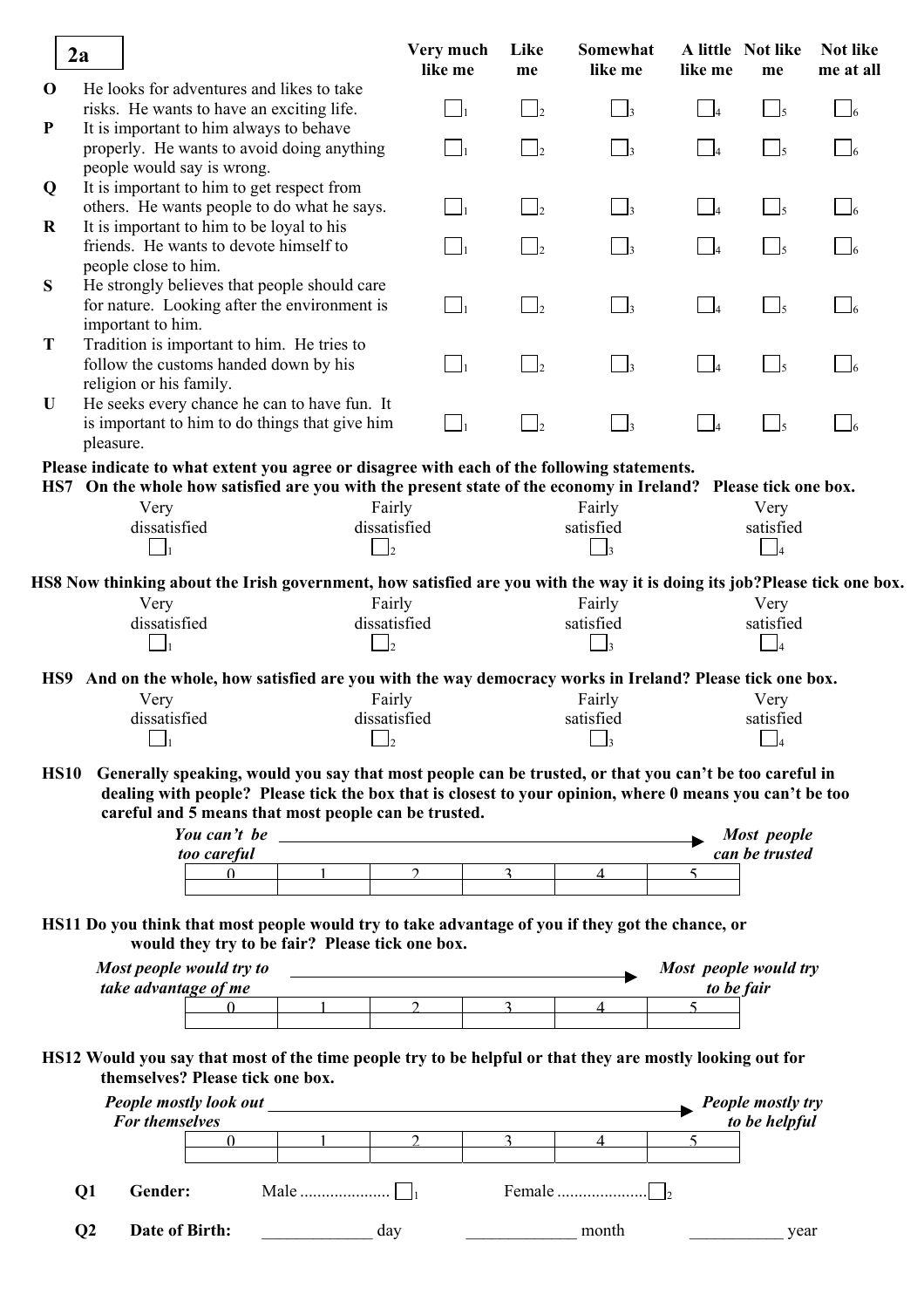

**3a**

# **EUROPEAN ATTITUDES SURVEY, 2002/2003**

#### **Supplementary Questionnaire, [MALE RESPONDENTS]**

**Thank you for having completed the European Attitudes Survey, 2002/2003. We would now ask you to please complete this final section of the questionnaire.** 

|               |                                                                                                                                                            | Very much<br>like me | Like<br>me           | Somewhat<br>like me        | like me                    | A little Not like<br>me     | <b>Not like</b><br>me at all |
|---------------|------------------------------------------------------------------------------------------------------------------------------------------------------------|----------------------|----------------------|----------------------------|----------------------------|-----------------------------|------------------------------|
| $\mathbf{A}$  | Thinking up new ideas and being creative is<br>important to him. He likes to do things in his<br>own original way.                                         | $\Box_1$             | $\Box$ <sub>2</sub>  | $\overline{\phantom{a}}$ 3 | $\Box$ 4                   | $\Box$ <sub>5</sub>         | $\Box$ 6                     |
| B             | It is important to him to be rich. He wants to<br>have a lot of money and expensive things.                                                                | $\Box_1$             | $\mathbf{I}_2$       | $\overline{\phantom{a}}_3$ | $\overline{\phantom{0}}$ 4 | $\bigcup_{5}$               | $\vert$ 6                    |
| $\mathbf C$   | He thinks it is important that every person in<br>the world should be treated equally. He<br>believes everyone should have equal<br>opportunities in life. | $\Box_1$             | $\mathbf{I}_2$       | $\Box$                     | $\Box$ 4                   | $\Box$ <sub>5</sub>         | $\Box$ 6                     |
| D<br>$\bf{E}$ | It is important to him to show his abilities.<br>He wants people to admire what he does.<br>It is important to him to live in secure                       | $\Box_1$             | $\mathbf{I}_2$       | $\Box$ 3                   | $\Box$ 4                   | $\Box$ <sub>5</sub>         |                              |
|               | surroundings. He avoids anything that might<br>endanger his safety.                                                                                        | $\Box_1$             | $\mathbf{I}_2$       | $\overline{\phantom{a}}_3$ | $\overline{\phantom{0}}$ 4 | $\frac{1}{5}$               |                              |
| $\mathbf F$   | He likes surprises and is always looking for<br>new things to do. He thinks it is important to<br>do lots of different things in life.                     | $\Box_1$             | $\vert$ <sub>2</sub> | $\Box$                     | $\Box$ 4                   | $\Box$ <sub>5</sub>         | $\Box$                       |
| G             | He believes that people should do what<br>they're told. He thinks people should follow<br>rules at all times, even when no-one is<br>watching.             | $\Box_1$             | $\Box$ <sub>2</sub>  | $\Box$ <sub>3</sub>        | $\Box_4$                   | $\Box_5$                    | $\Box$ 6                     |
| $\mathbf H$   | It is important to him to listen to people who<br>are different from him. Even when he<br>disagrees with them, he still wants to<br>understand them.       | $\Box_1$             | $\Box$               | $\overline{\phantom{a}}_3$ | $\overline{\phantom{0}}$   | $\Box$ <sub>5</sub>         | $\Box$ 6                     |
| $\bf{I}$      | It is important to him to be humble and<br>modest. He tries not to draw attention to<br>himself.                                                           | $\Box_1$             | $\mathbf{I}_2$       | $\overline{\phantom{a}}$   | $-4$                       | $\Box$ <sub>5</sub>         |                              |
| ${\bf J}$     | Having a good time is important to him. He<br>likes to "spoil" himself.                                                                                    | $\Box$               | $\Box$               | $\Box$ 3                   | $\overline{\phantom{0}}$ 4 | $\mathcal{L}_{\mathcal{A}}$ |                              |
| K             | It is important to him to make his own<br>decisions about what he does. He likes to be<br>free and not depend on others.                                   | $\Box_1$             | $\mathbf{I}_2$       | $\vert$ <sub>3</sub>       | $\overline{4}$             | $\Box$ <sub>5</sub>         |                              |
| L             | It's very important to him to help the people<br>around him. He wants to care for their well-<br>being.                                                    |                      |                      |                            |                            |                             |                              |
| M             | Being very successful is important to him.<br>He hopes people will recognise his<br>achievements.                                                          | $\vert$ $\vert$      | $\Box$               | $\Box$ 3                   | $\Box$ 4                   | $\frac{1}{5}$               |                              |
| $\mathbf N$   | It is important to him that the government<br>ensures his safety against all threats. He<br>wants the state to be strong so it can defend<br>its citizens. | $\Box$               | $\mathsf{L}$         | $\vert$ 3                  | $\vert \_4$                | $\frac{1}{5}$               |                              |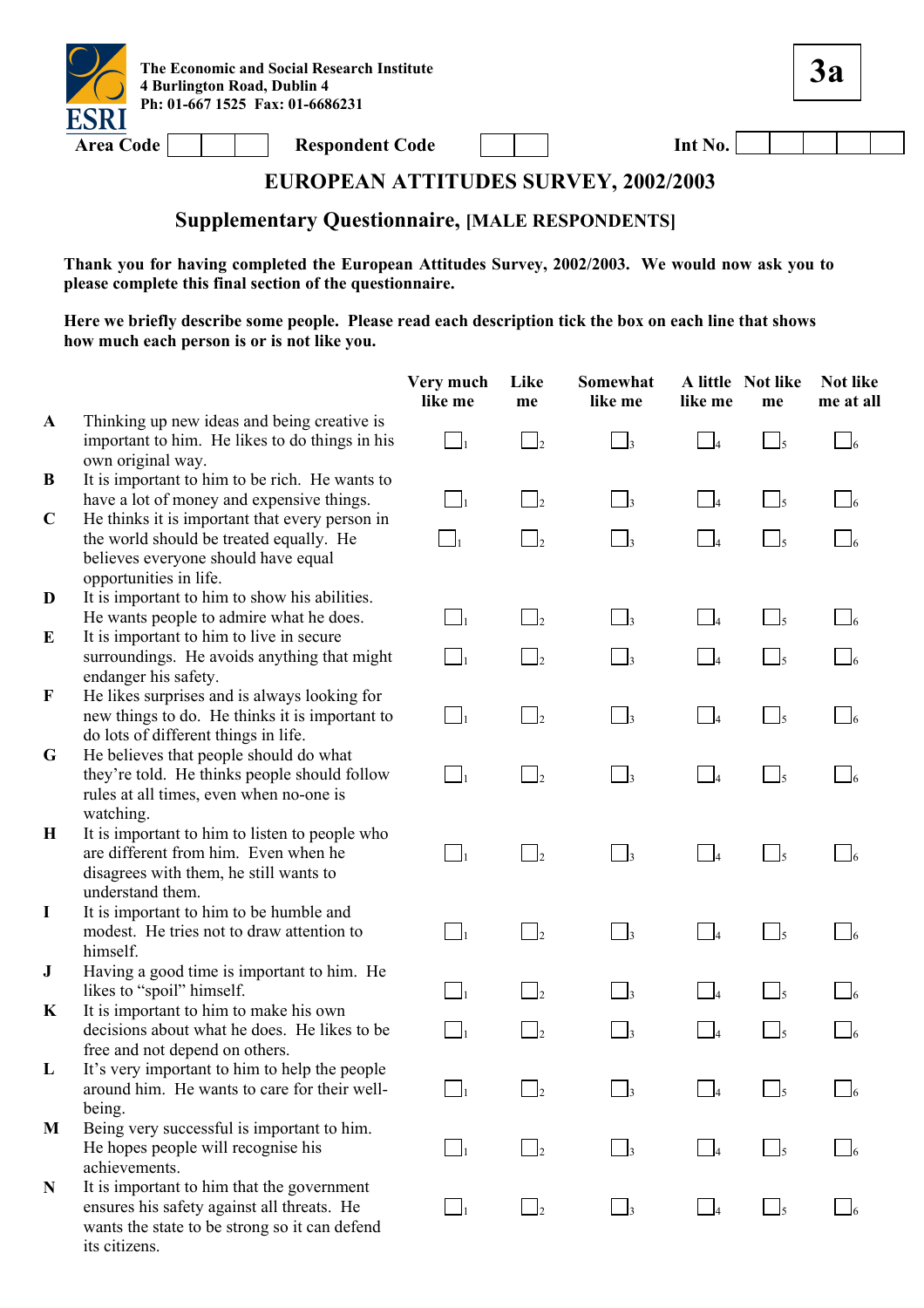| 3a           |                                                                                                                         | Very much<br>like me | Like<br>me   | Some-what<br>like me | A little<br>like me | Not like<br>me | <b>Not like</b><br>me at all |
|--------------|-------------------------------------------------------------------------------------------------------------------------|----------------------|--------------|----------------------|---------------------|----------------|------------------------------|
| $\Omega$     | He looks for adventures and likes to take<br>risks. He wants to have an exciting life.                                  |                      | $\mathsf{L}$ | $\Box$ 3             |                     | $\frac{1}{2}$  |                              |
| P            | It is important to him always to behave<br>properly. He wants to avoid doing anything                                   |                      | $\mathsf{L}$ | $\vert$ 3            |                     |                |                              |
| Q            | people would say is wrong.<br>It is important to him to get respect from<br>others. He wants people to do what he says. |                      |              | $\vert$ 3            |                     |                |                              |
| R            | It is important to him to be loyal to his<br>friends. He wants to devote himself to<br>people close to him.             |                      |              | $\vert$ $\vert$ 3    |                     |                |                              |
| S            | He strongly believes that people should care<br>for nature. Looking after the environment is<br>important to him.       |                      |              | $\vert$ $\vert$ 3    |                     |                |                              |
| T            | Tradition is important to him. He tries to<br>follow the customs handed down by his<br>religion or his family.          |                      |              | $\vert$ $\vert$ 3    |                     |                |                              |
| $\mathbf{U}$ | He seeks every chance he can to have fun. It<br>is important to him to do things that give him<br>pleasure.             |                      |              | $\vert$ $\vert$ 3    |                     |                |                              |

#### **Please indicate on a score of 0 to 10 how much you personally trust each of the institutions below. O means you do to trust an institution at all, and 10 means you have complete trust. Please tick the box that is closest to your opinion.**

|             |                  | No trust<br>at all |   |   |   |               |   |   | Complete<br>trust |
|-------------|------------------|--------------------|---|---|---|---------------|---|---|-------------------|
| HS13        | The Dáil         | O                  |   | 4 | ت | $\mathfrak b$ | 8 |   | 10                |
| <b>HS14</b> | The legal system | $\theta$           | n | 4 |   | <sub>b</sub>  | 8 | O | 10                |
| <b>HS15</b> | The police       | 0                  | ◠ | 4 |   | $\mathfrak b$ | 8 | O | 10                |

**Please indicate to what extent you agree or disagree with each of the following statements. HS16 "The less that government intervenes in the economy, the better it is for Ireland". Please tick one box.** 

| Agree    |       | Neither Agree |          | Disagree |
|----------|-------|---------------|----------|----------|
| Strongly | Agree | nor Disagree  | Disagree | Strongly |
|          |       |               |          |          |

#### **HS17 "The government should take measures to reduce differences in income levels". Please tick one box.**

| Agree    |       | Neither Agree |          | Disagree |
|----------|-------|---------------|----------|----------|
| Strongly | Agree | nor Disagree  | Disagree | Strongly |
|          |       |               |          |          |

**HS18 "Employees need strong trade unions to protect their working conditions and wages". Please tick one box.** 

|                 | Agree<br>Strongly | Agree | Neither Agree<br>nor Disagree | Disagree | Disagree<br>Strongly |
|-----------------|-------------------|-------|-------------------------------|----------|----------------------|
| <b>O1</b>       | Gender:           |       |                               |          |                      |
| $\overline{O2}$ | Date of Birth:    | day   | month                         |          | vear                 |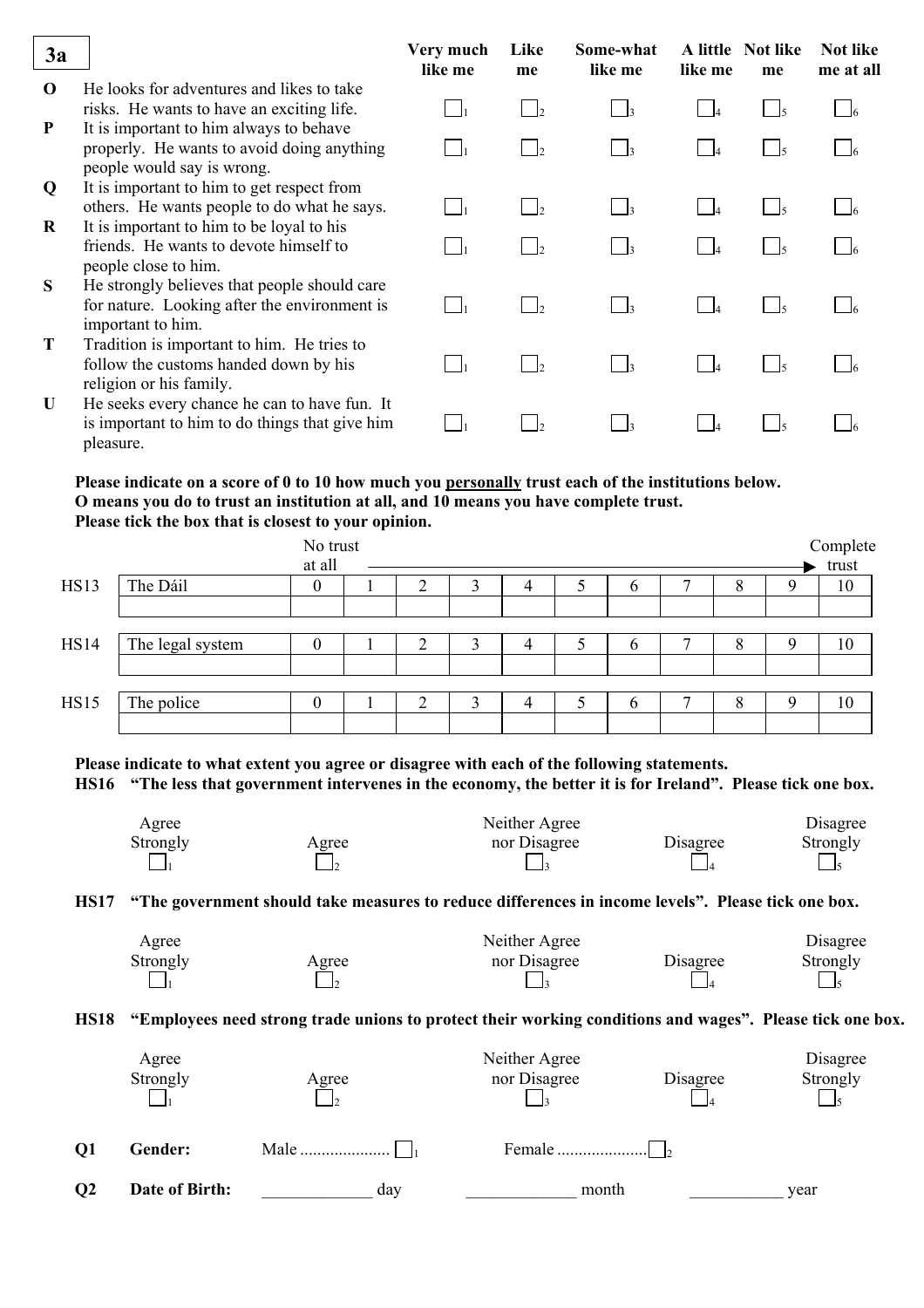

**4b**

### **EUROPEAN ATTITUDES SURVEY, 2002/2003**

# **Supplementary Questionnaire, [MALE RESPONDENTS]**

**Thank you for having completed the European Attitudes Survey, 2002/2003. We would now ask you to please complete this final section of the questionnaire.** 

|              |                                                                                                                                                            | Very much<br>like me | Like<br>me           | Somewhat<br>like me            | like me                  | A little Not like<br>me  | Not like<br>me at all |
|--------------|------------------------------------------------------------------------------------------------------------------------------------------------------------|----------------------|----------------------|--------------------------------|--------------------------|--------------------------|-----------------------|
| $\mathbf{A}$ | Thinking up new ideas and being creative is<br>important to him. He likes to do things in his<br>own original way.                                         | $\Box_1$             | $\Box$ <sub>2</sub>  | $\Box$ 3                       | $\Box$ 4                 | $\Box$ 5                 | $\Box$ 6              |
| B            | It is important to him to be rich. He wants to<br>have a lot of money and expensive things.                                                                | $\Box_1$             | $\Box$ <sub>2</sub>  | $\Box$ <sub>3</sub>            | $\Box$                   | $\lceil \cdot \rfloor_5$ |                       |
| $\mathbf C$  | He thinks it is important that every person in<br>the world should be treated equally. He<br>believes everyone should have equal<br>opportunities in life. | $\Box_1$             | $\Box$               | $\Box$                         | $\Box$ 4                 | $\Box$ <sub>5</sub>      |                       |
| D            | It is important to him to show his abilities.<br>He wants people to admire what he does.                                                                   | $\Box_1$             | $\vert$ <sub>2</sub> | $\overline{\phantom{a}}$ 3     | $\Box_4$                 | $\Box$ <sub>5</sub>      |                       |
| E            | It is important to him to live in secure<br>surroundings. He avoids anything that might<br>endanger his safety.                                            | $\Box_1$             | $\vert$              | $\overline{\phantom{a}}$ 3     | $\Box$                   | $\frac{1}{5}$            |                       |
| $\mathbf F$  | He likes surprises and is always looking for<br>new things to do. He thinks it is important to<br>do lots of different things in life.                     | $\Box_1$             | $\Box_2$             | $\Box_3$                       | $\Box_4$                 | $\Box$ <sub>5</sub>      | $\Box$ 6              |
| G            | He believes that people should do what<br>they're told. He thinks people should follow<br>rules at all times, even when no-one is<br>watching.             | $\Box_1$             | $\mathbf{I}_2$       | $\overline{\phantom{a}}$ 3     | $-4$                     | $\bigcap_{5}$            | $\Box$                |
| H            | It is important to him to listen to people who<br>are different from him. Even when he<br>disagrees with them, he still wants to<br>understand them.       | $\Box$               | $\Box_2$             | $\Box$ <sub>3</sub>            | $\Box$ 4                 | $\Box$ <sub>5</sub>      | $\Box$ 6              |
| $\bf{I}$     | It is important to him to be humble and<br>modest. He tries not to draw attention to<br>himself.                                                           | $\Box$               | $\mathbf{I}_2$       | $\overline{\phantom{a}}$       | $\overline{\phantom{0}}$ | $\Box$ <sub>5</sub>      | $\Box$ 6              |
| ${\bf J}$    | Having a good time is important to him. He<br>likes to "spoil" himself.                                                                                    | $\vert$ <sub>1</sub> | $\vert$ <sub>2</sub> | $\Box$ 3                       | $\overline{\phantom{a}}$ | $\Box$ <sub>5</sub>      |                       |
| K            | It is important to him to make his own<br>decisions about what he does. He likes to be<br>free and not depend on others.                                   | $\Box_1$             | $\mathbf{I}_2$       | $\begin{array}{c} \end{array}$ | $-4$                     | $\frac{1}{5}$            |                       |
| L            | It's very important to him to help the people<br>around him. He wants to care for their well-<br>being.                                                    |                      |                      |                                |                          |                          |                       |
| M            | Being very successful is important to him.<br>He hopes people will recognise his<br>achievements.                                                          | $\bigcup_{i=1}^n$    | $\vert$ <sub>2</sub> | $\vert$ 3                      | $\overline{\phantom{a}}$ | $\frac{1}{5}$            |                       |
| N            | It is important to him that the government<br>ensures his safety against all threats. He<br>wants the state to be strong so it can defend<br>its citizens. | $\vert$ $\vert$      | $\frac{1}{2}$        | $\mathbf{I}$ 3                 | $\Box$ 4                 | $\frac{1}{5}$            |                       |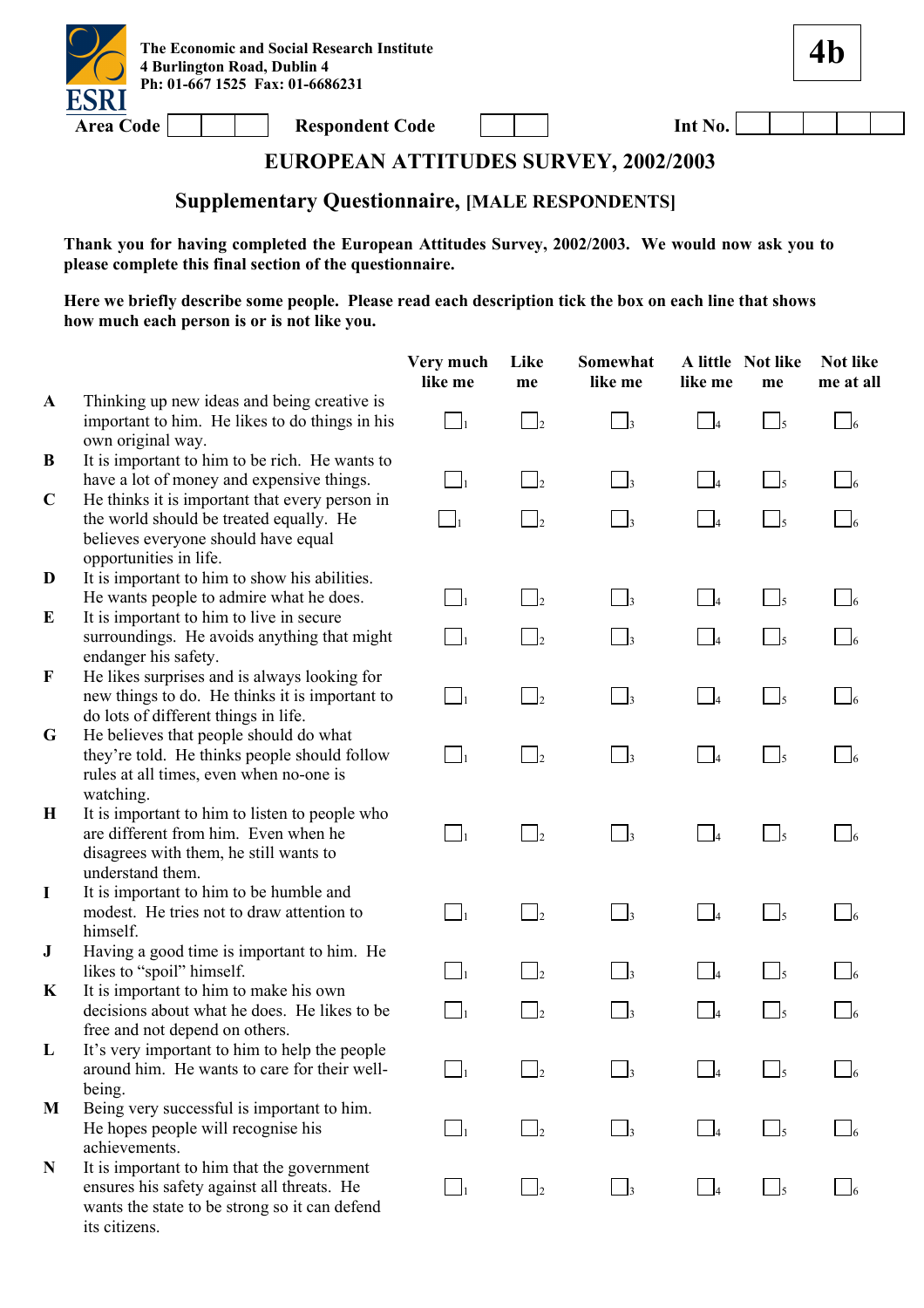|                | 4 <sub>b</sub>                                                  |                               |                                                                                                                 |                                         | Very much<br>like me                     | Like<br>me                                     | Somewhat<br>like me          | like me                    | A little Not like<br>me                   | <b>Not like</b><br>me at all           |
|----------------|-----------------------------------------------------------------|-------------------------------|-----------------------------------------------------------------------------------------------------------------|-----------------------------------------|------------------------------------------|------------------------------------------------|------------------------------|----------------------------|-------------------------------------------|----------------------------------------|
| $\mathbf 0$    |                                                                 |                               | He looks for adventures and likes to take<br>risks. He wants to have an exciting life.                          |                                         | $\Box_1$                                 | $\Box$                                         | $\Box$ 3                     | $\Box$                     | $\Box_5$                                  | $\Box_6$                               |
| ${\bf P}$      |                                                                 | people would say is wrong.    | It is important to him always to behave<br>properly. He wants to avoid doing anything                           |                                         | $\Box_1$                                 | $\Box_2$                                       | $\Box$ 3                     | $\overline{\phantom{0}}$ 4 | $\Box_5$                                  | $\Box_6$                               |
| Q              |                                                                 |                               | It is important to him to get respect from<br>others. He wants people to do what he says.                       |                                         | $\Box_1$                                 | $\Box_2$                                       | $\Box$ 3                     | $\Box_4$                   | $\Box_5$                                  | $\Box_6$                               |
| $\bf R$        |                                                                 |                               | It is important to him to be loyal to his<br>friends. He wants to devote himself to                             |                                         | $\Box_1$                                 | $\vert$ $\vert_2$                              | $\overline{\phantom{a}}$     | $\overline{\phantom{a}}$ 4 | $\Box$ <sub>5</sub>                       | $\Box$                                 |
| S              |                                                                 | people close to him.          | He strongly believes that people should care<br>for nature. Looking after the environment is                    |                                         | $\Box_1$                                 | $\Box_2$                                       | $\Box$ 3                     | $\overline{\phantom{0}}$ 4 | $\Box$ <sub>5</sub>                       | $\Box_6$                               |
| T              | important to him.<br>Tradition is important to him. He tries to |                               |                                                                                                                 |                                         |                                          |                                                |                              |                            |                                           |                                        |
| U              |                                                                 | religion or his family.       | follow the customs handed down by his<br>He seeks every chance he can to have fun. It                           |                                         | $\Box_1$                                 | $\Box$                                         | $\Box$ 3                     | $\Box_4$                   | $\Box$ <sub>5</sub>                       | $\Box_6$                               |
|                | pleasure.                                                       |                               | is important to him to do things that give him                                                                  |                                         | $\Box_1$                                 | $\Box$                                         | $\Box$ 3                     | $\Box_4$                   | $\Box$ <sub>5</sub>                       | $\overline{\phantom{a}}$ $\phantom{a}$ |
| <b>HS19</b>    |                                                                 |                               | On an average weekday, how much time, in total, do you spend watching television? Please tick one box.          |                                         |                                          |                                                |                              |                            |                                           |                                        |
|                |                                                                 | No time<br>At all<br>$\Box_1$ | Very little<br>time<br>$\mathbf{I}_2$                                                                           | A little<br>time<br>$\Box_3$            | Some<br>time<br>$\Box$                   | Quite a lot<br>of time<br>$\Box$ <sub>5</sub>  | A lot of<br>time<br>$\Box_6$ |                            | A great deal<br>of time<br>$\mathsf{J}_7$ |                                        |
| <b>HS20</b>    |                                                                 |                               | On an average weekday, how much time, in total, do you spend listening to the radio? Please tick one box.       |                                         |                                          |                                                |                              |                            |                                           |                                        |
|                |                                                                 | No time<br>At all<br>$\perp$  | Very little<br>time<br>$\vert$ <sub>2</sub>                                                                     | A little<br>time<br>$\Box$ <sub>3</sub> | Some<br>time<br>$\Box_4$                 | Quite a lot<br>of time<br>$\Box$ <sub>5</sub>  | A lot of<br>time<br>$\Box_6$ |                            | A great deal<br>of time<br>$\vert$ 7      |                                        |
| <b>HS21</b>    |                                                                 |                               | On an average weekday, how much time, in total, do you spend reading the newspapers? Please tick one box.       |                                         |                                          |                                                |                              |                            |                                           |                                        |
|                |                                                                 | No time<br>At all             | Very little<br>time<br>$\perp$                                                                                  | A little<br>time                        | Some<br>time<br>$\overline{\phantom{0}}$ | Quite a lot<br>of time<br>$\Box$ 5             | A lot of<br>time<br>$\Box$ 6 |                            | A great deal<br>of time<br>$\Box$ 7       |                                        |
|                |                                                                 |                               | Please indicate to what extent you agree or disagree with each of the following statements.                     |                                         |                                          |                                                |                              |                            |                                           |                                        |
| <b>HS22</b>    |                                                                 |                               | "Sometimes politics seems so complicated that I can't really understand what is going on". Please tick one box. |                                         |                                          |                                                |                              |                            |                                           |                                        |
|                |                                                                 | Agree<br>Strongly             |                                                                                                                 | Agree                                   |                                          | Neither Agree<br>nor Disagree<br>$\vert \vert$ |                              | Disagree                   |                                           | Disagree<br>Strongly                   |
| <b>HS23</b>    |                                                                 |                               | "I think I could take an active role in a group involved with political issues". Please tick one box.           |                                         |                                          |                                                |                              |                            |                                           |                                        |
|                |                                                                 | Agree<br>Strongly             |                                                                                                                 | Agree                                   |                                          | Neither Agree<br>nor Disagree                  |                              | Disagree                   |                                           | Disagree<br>Strongly                   |
|                |                                                                 |                               |                                                                                                                 |                                         |                                          | $\overline{\phantom{a}}$                       |                              |                            |                                           | l5                                     |
| <b>HS24</b>    |                                                                 | Agree                         | "I find it easy to make up my mind about political issues". Please tick one box.                                |                                         |                                          | Neither Agree                                  |                              |                            |                                           | Disagree                               |
|                |                                                                 | Strongly                      |                                                                                                                 | Agree                                   |                                          | nor Disagree<br>$\overline{\phantom{a}}$       |                              | Disagree                   |                                           | Strongly<br>$\Box$ 5                   |
| Q1             |                                                                 | Gender:                       | Male                                                                                                            |                                         |                                          |                                                | Female                       |                            |                                           |                                        |
| Q <sub>2</sub> |                                                                 | Date of Birth:                |                                                                                                                 | day                                     |                                          |                                                | month                        |                            | year                                      |                                        |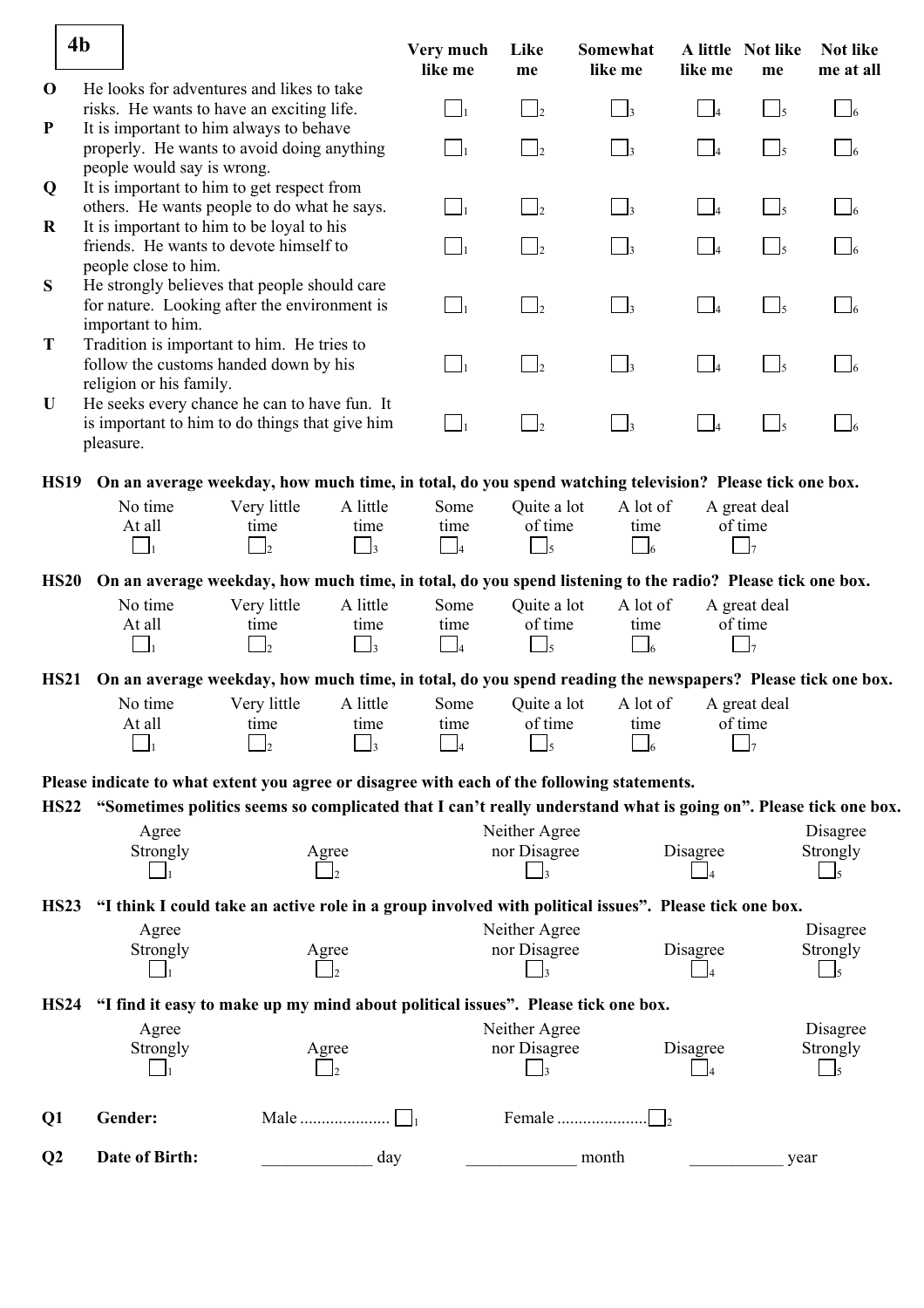

**5a**

# **EUROPEAN ATTITUDES SURVEY, 2002/2003 Supplementary Questionnaire, [MALE RESPONDENTS]**

**Thank you for having completed the European Attitudes Survey, 2002/2003. We would now ask you to please complete this final section of the questionnaire.** 

|              |                                                                                                                                                            | Very much<br>like me | Like<br>me           | Somewhat<br>like me        | like me                    | A little Not like<br>me | Not like<br>me at all |
|--------------|------------------------------------------------------------------------------------------------------------------------------------------------------------|----------------------|----------------------|----------------------------|----------------------------|-------------------------|-----------------------|
| $\mathbf{A}$ | Thinking up new ideas and being creative is<br>important to him. He likes to do things in his<br>own original way.                                         | $\Box_1$             | $\Box$               | $\Box$ 3                   | $\overline{\phantom{0}}$ 4 | $\Box$ <sub>5</sub>     | $\Box$ 6              |
| B            | It is important to him to be rich. He wants to<br>have a lot of money and expensive things.                                                                | $\Box_1$             | $\vert$ $\vert_2$    | $\Box$                     | $\overline{\phantom{a}}$ 4 | $\lfloor \rfloor_5$     |                       |
| $\mathbf C$  | He thinks it is important that every person in<br>the world should be treated equally. He<br>believes everyone should have equal<br>opportunities in life. | $\Box_1$             | $\mathbf{I}_2$       | $\Box$                     | $\overline{\phantom{0}}$ 4 | $\Box$ 5                |                       |
| D            | It is important to him to show his abilities.<br>He wants people to admire what he does.                                                                   | $\Box_{\mathrm{f}}$  | $\Box$ <sub>2</sub>  | $\overline{\phantom{a}}$   | $\overline{\phantom{0}}$ 4 | $\Box$ <sub>5</sub>     |                       |
| E            | It is important to him to live in secure<br>surroundings. He avoids anything that might<br>endanger his safety.                                            | $\Box_1$             | $\vert$ <sub>2</sub> | $\vert$ <sub>3</sub>       | $\overline{\phantom{0}}$ 4 | $\Box$ <sub>5</sub>     |                       |
| F            | He likes surprises and is always looking for<br>new things to do. He thinks it is important to<br>do lots of different things in life.                     | $\Box_1$             | $\vert$ <sub>2</sub> | $\overline{\phantom{a}}$ 3 | $\overline{\phantom{0}}$ 4 | $\Box$ <sub>5</sub>     | $\frac{1}{6}$         |
| G            | He believes that people should do what<br>they're told. He thinks people should follow<br>rules at all times, even when no-one is<br>watching.             | $\Box_1$             | $\Box_2$             | $\overline{\phantom{a}}$ 3 | $\overline{\phantom{0}}$   | $\Box$ <sub>5</sub>     | $\Box$ 6              |
| $\mathbf H$  | It is important to him to listen to people who<br>are different from him. Even when he<br>disagrees with them, he still wants to<br>understand them.       | $\Box_1$             | $\mathbf{I}_2$       | $\vert$ <sub>3</sub>       | $-4$                       | $\frac{1}{5}$           |                       |
| $\bf{I}$     | It is important to him to be humble and<br>modest. He tries not to draw attention to<br>himself.                                                           | $\Box$               | $\mathbf{I}_2$       | $\overline{\phantom{a}}$   | $\Box_4$                   | $\Box$ <sub>5</sub>     |                       |
| ${\bf J}$    | Having a good time is important to him. He<br>likes to "spoil" himself.                                                                                    | $\mathbf{I}_1$       | $\mathbf{I}_2$       | $\Box$ 3                   | $\overline{\phantom{0}}$ 4 | $\Box$ <sub>5</sub>     |                       |
| K            | It is important to him to make his own<br>decisions about what he does. He likes to be<br>free and not depend on others.                                   | $\Box_1$             | $\vert$              | $\vert$ 3                  | $\overline{4}$             | $\frac{1}{5}$           |                       |
| L            | It's very important to him to help the people<br>around him. He wants to care for their well-<br>being.                                                    |                      |                      |                            |                            |                         |                       |
| M            | Being very successful is important to him.<br>He hopes people will recognise his<br>achievements.                                                          | $\mathbf{I}_1$       | $\vert$              | $\overline{\phantom{a}}$ 3 | $\overline{\phantom{0}}$ 4 | $\frac{1}{5}$           |                       |
| N            | It is important to him that the government<br>ensures his safety against all threats. He<br>wants the state to be strong so it can defend<br>its citizens. | $\Box$               | $\mathsf{L}$         | $\vert$ 3                  | $\Box$ 4                   | $\Box$ 5                |                       |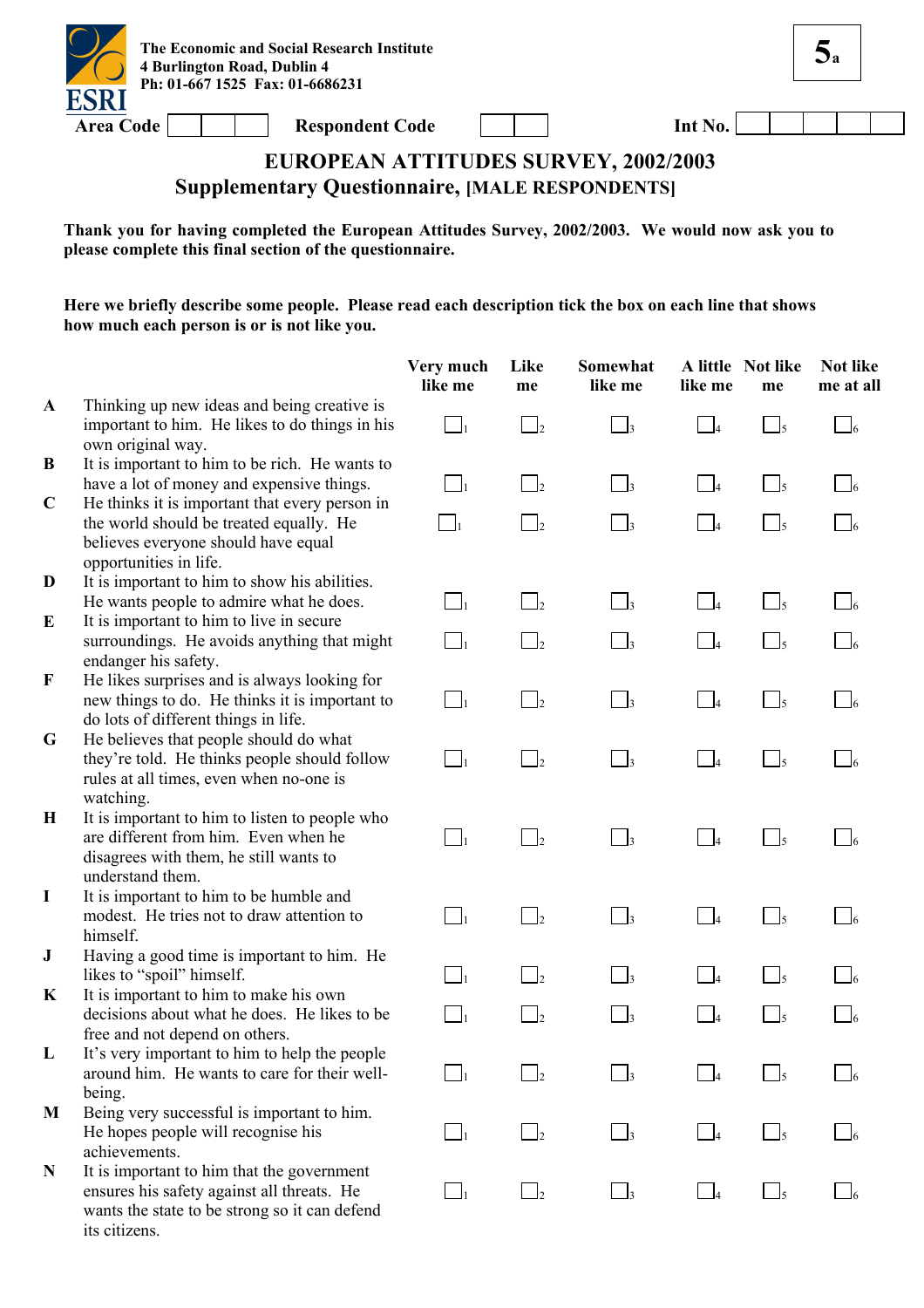| 5a           |                                                                                                                     | Very much<br>like me | Like<br>me        | Somewhat<br>like me | like me | A little Not like<br>me | <b>Not like</b><br>me at all |
|--------------|---------------------------------------------------------------------------------------------------------------------|----------------------|-------------------|---------------------|---------|-------------------------|------------------------------|
| $\Omega$     | He looks for adventures and likes to take<br>risks. He wants to have an exciting life.                              |                      | $\mathsf{I}_{2}$  | $\Box$ 3            |         |                         |                              |
| P            | It is important to him always to behave<br>properly. He wants to avoid doing anything<br>people would say is wrong. |                      |                   | $\vert$ $\vert$ 3   |         |                         |                              |
| Q            | It is important to him to get respect from<br>others. He wants people to do what he says.                           |                      | $\vert$ $\vert_2$ | $\Box$ 3            |         |                         |                              |
| R            | It is important to him to be loyal to his<br>friends. He wants to devote himself to<br>people close to him.         |                      |                   | $\vert$ $\vert$ 3   |         |                         |                              |
| S            | He strongly believes that people should care<br>for nature. Looking after the environment is<br>important to him.   |                      |                   | $\vert$ $\vert$ 3   |         |                         |                              |
| Т            | Tradition is important to him. He tries to<br>follow the customs handed down by his<br>religion or his family.      |                      |                   | $\vert$ $\vert$ 3   |         |                         |                              |
| $\mathbf{U}$ | He seeks every chance he can to have fun. It<br>is important to him to do things that give him<br>pleasure.         |                      | $\mathsf{L}$      | $\vert$ $\vert$ 3   |         |                         |                              |
|              |                                                                                                                     |                      |                   |                     |         |                         |                              |

**HS25 On the whole, how satisfied are you with the present state of the economy in Ireland? Please tick the box that is closest to your opinion, where 0 means extremely dissatisfied and 5 means extremely satisfied.** 

| <b>Extremely</b>    |  |  | Extremely        |
|---------------------|--|--|------------------|
| <b>Dissatisfied</b> |  |  | <b>Satisfied</b> |
|                     |  |  |                  |
|                     |  |  |                  |

#### **HS26 Now thinking about the Ireland government, how satisfied are you with the way it is doing its job? Please tick one box.**

| <b>Extremely</b><br><b>Dissatisfied</b> |  |  | <b>Extremely</b><br><b>Satisfied</b> |
|-----------------------------------------|--|--|--------------------------------------|
|                                         |  |  |                                      |
|                                         |  |  |                                      |

**HS27 And on the whole, how satisfied are you with the way democracy works in Ireland? Please tick one box.** 

| Extremely<br><b>Dissatisfied</b> |  |  | <i>Extremely</i><br><b>Satisfied</b> |
|----------------------------------|--|--|--------------------------------------|
|                                  |  |  |                                      |
|                                  |  |  |                                      |

#### **HS28 Generally speaking, would you say that most people can be trusted, or that you can't be too careful in dealing with people? Please tick one box.**

You can't be too careful .............. 1 Most people can be trusted............... <sup>2</sup>

**HS29 Do you think that most people would try to take advantage of you if they got the chance, or would they try to be fair? Please tick one box.** 

| HS30 Would you say that most of the time people try to be helpful or that they are mostly looking out for<br>themselves? Please tick one box. |  |
|-----------------------------------------------------------------------------------------------------------------------------------------------|--|

|           | uichiscres. Thase uch one boa. |     |  |       |      |  |
|-----------|--------------------------------|-----|--|-------|------|--|
|           |                                |     |  |       |      |  |
| <b>O1</b> | Gender:                        |     |  |       |      |  |
| <b>O2</b> | Date of Birth:                 | day |  | month | vear |  |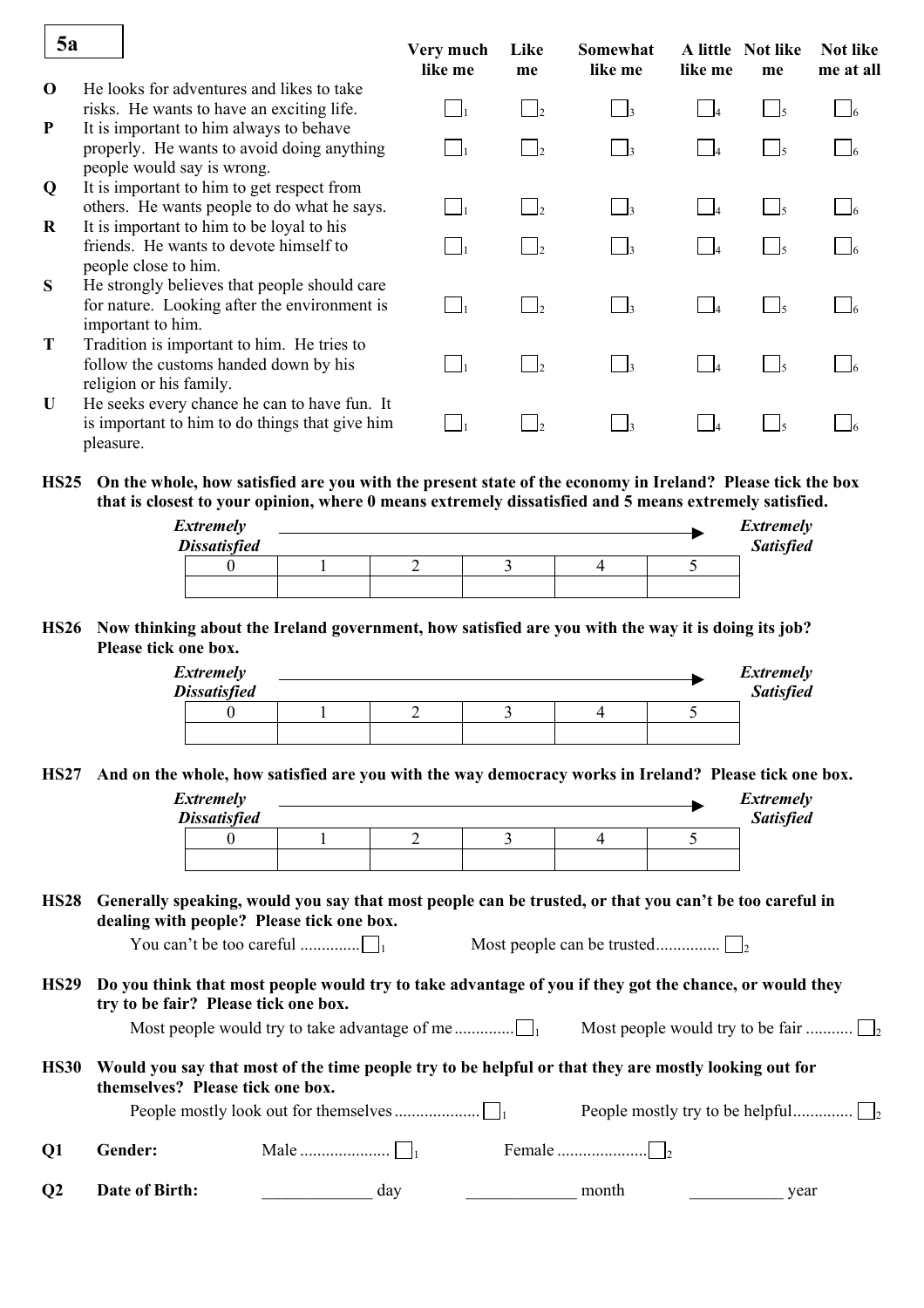

**6a**

### **EUROPEAN ATTITUDES SURVEY, 2002/2003**

# **Supplementary Questionnaire, [MALE RESPONDENTS]**

**Thank you for having completed the European Attitudes Survey, 2002/2003. We would now ask you to please complete this final section of the questionnaire.** 

|              |                                                                                                                                                            | Very much<br>like me | Like<br>me           | Somewhat<br>like me        | like me                    | A little Not like<br>me                           | Not like<br>me at all |
|--------------|------------------------------------------------------------------------------------------------------------------------------------------------------------|----------------------|----------------------|----------------------------|----------------------------|---------------------------------------------------|-----------------------|
| $\mathbf{A}$ | Thinking up new ideas and being creative is<br>important to him. He likes to do things in his<br>own original way.                                         | $\Box_1$             | $\bigcup_{2}$        | $\overline{\phantom{a}}$ 3 | $\Box$ 4                   | $\frac{1}{5}$                                     | $\Box$                |
| B            | It is important to him to be rich. He wants to<br>have a lot of money and expensive things.                                                                | $\Box_1$             | $\vert$ <sub>2</sub> | $\vert$ <sub>3</sub>       | $\Box$ 4                   | $\Box_5$                                          |                       |
| $\mathbf C$  | He thinks it is important that every person in<br>the world should be treated equally. He<br>believes everyone should have equal<br>opportunities in life. | $\Box_1$             | $\mathbb{I}_2$       | $\Box$ 3                   | $\Box$                     | $\bigcup_{5}$                                     |                       |
| D<br>E       | It is important to him to show his abilities.<br>He wants people to admire what he does.<br>It is important to him to live in secure                       | $\Box$               | $\Box_2$             | $\Box_3$                   | $\Box_4$                   | $\Box$ <sub>5</sub>                               |                       |
|              | surroundings. He avoids anything that might<br>endanger his safety.                                                                                        | $\Box_1$             | $\vert$ <sub>2</sub> | $\Box_3$                   | $\Box$                     | $\Box$ <sub>5</sub>                               |                       |
| $\mathbf F$  | He likes surprises and is always looking for<br>new things to do. He thinks it is important to<br>do lots of different things in life.                     | $\Box_1$             | $\Box_2$             | $\Box_3$                   | $\Box$ 4                   | $\overline{\phantom{a}}$ $\overline{\phantom{a}}$ | $\Box$ 6              |
| G            | He believes that people should do what<br>they're told. He thinks people should follow<br>rules at all times, even when no-one is<br>watching.             | $\Box_1$             | $\mathbf{I}_2$       | $\overline{\phantom{a}}$ 3 | $\Box_4$                   | $\Box$ <sub>5</sub>                               | $\Box$ 6              |
| $\mathbf H$  | It is important to him to listen to people who<br>are different from him. Even when he<br>disagrees with them, he still wants to<br>understand them.       | $\Box$               | $\mathbf{I}_2$       | $\Box$                     | $\Box$                     | $\frac{1}{5}$                                     | $\overline{6}$        |
| $\bf{I}$     | It is important to him to be humble and<br>modest. He tries not to draw attention to<br>himself.                                                           | $\Box_1$             | $\mathbf{I}_2$       | $\Box$ 3                   | $\overline{\phantom{0}}$ 4 | $\Box$ <sub>5</sub>                               | $\Box$ 6              |
| ${\bf J}$    | Having a good time is important to him. He<br>likes to "spoil" himself.                                                                                    | $\mathbf{I}_1$       | $\vert$ <sub>2</sub> | $\overline{\phantom{a}}$   | $\Box$                     | $\bigcup_{5}$                                     |                       |
| K            | It is important to him to make his own<br>decisions about what he does. He likes to be<br>free and not depend on others.                                   | $\Box_1$             | $\mathsf{I}_2$       | $\mathbf{I}_3$             | $\Box$ 4                   |                                                   |                       |
| L            | It's very important to him to help the people<br>around him. He wants to care for their well-<br>being.                                                    |                      |                      |                            |                            |                                                   |                       |
| M            | Being very successful is important to him.<br>He hopes people will recognise his<br>achievements.                                                          | $\mathcal{L}_{1}$    | b                    | $\vert$ 3                  | $\Box$ 4                   | 15                                                |                       |
| N            | It is important to him that the government<br>ensures his safety against all threats. He<br>wants the state to be strong so it can defend<br>its citizens. | $\Box_1$             | $\vert$ <sub>2</sub> | $\Box$ 3                   | $\overline{\phantom{a}}$ 4 | $\Box$ <sub>5</sub>                               |                       |